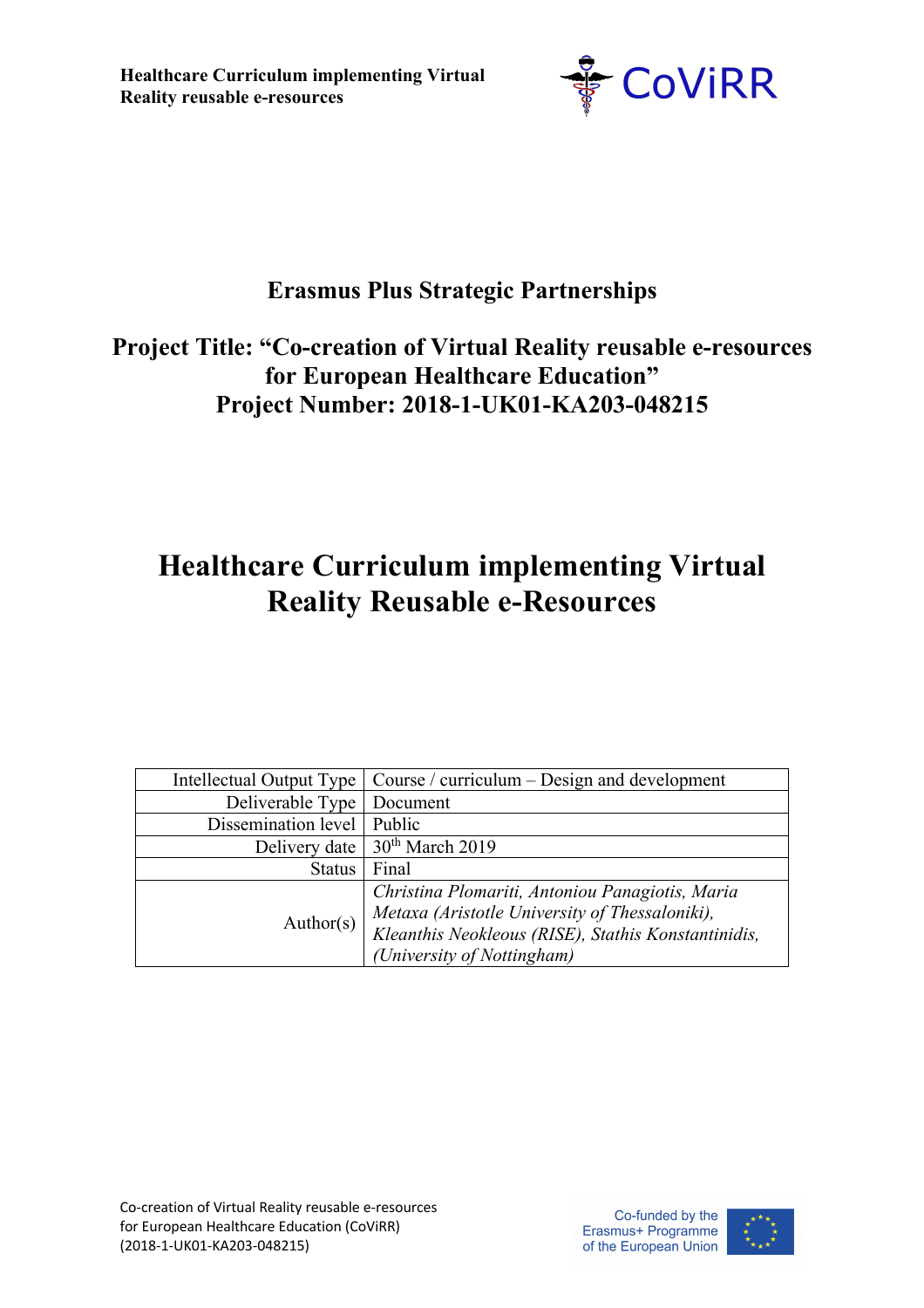

## **Table of Contents**

| Outline of learning outcomes from partner healthcare institutions4              |  |
|---------------------------------------------------------------------------------|--|
|                                                                                 |  |
|                                                                                 |  |
|                                                                                 |  |
|                                                                                 |  |
|                                                                                 |  |
|                                                                                 |  |
|                                                                                 |  |
|                                                                                 |  |
| Healthcare curriculum plan implementing virtual reality reusable e-resources 20 |  |
|                                                                                 |  |
|                                                                                 |  |
|                                                                                 |  |
|                                                                                 |  |

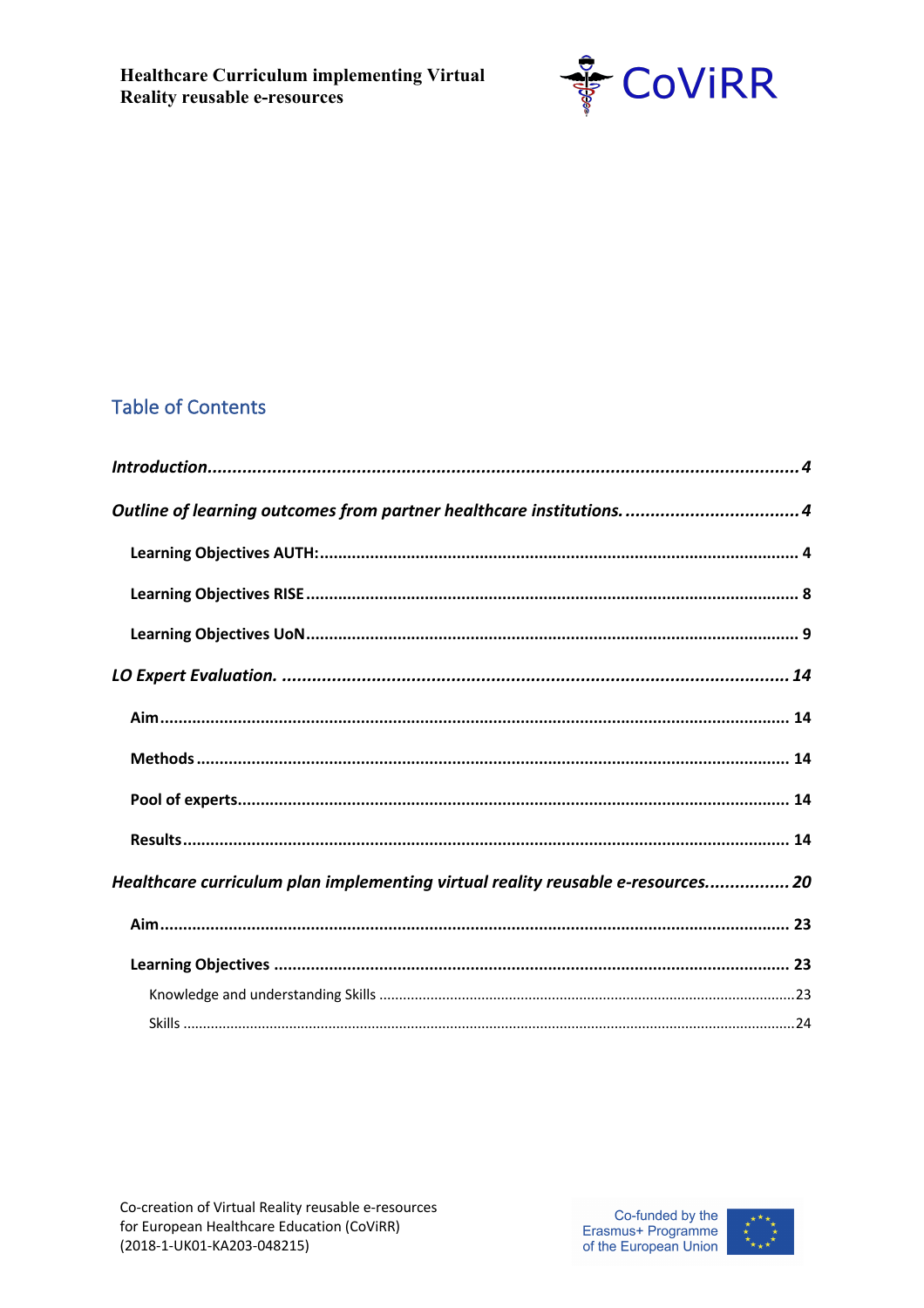

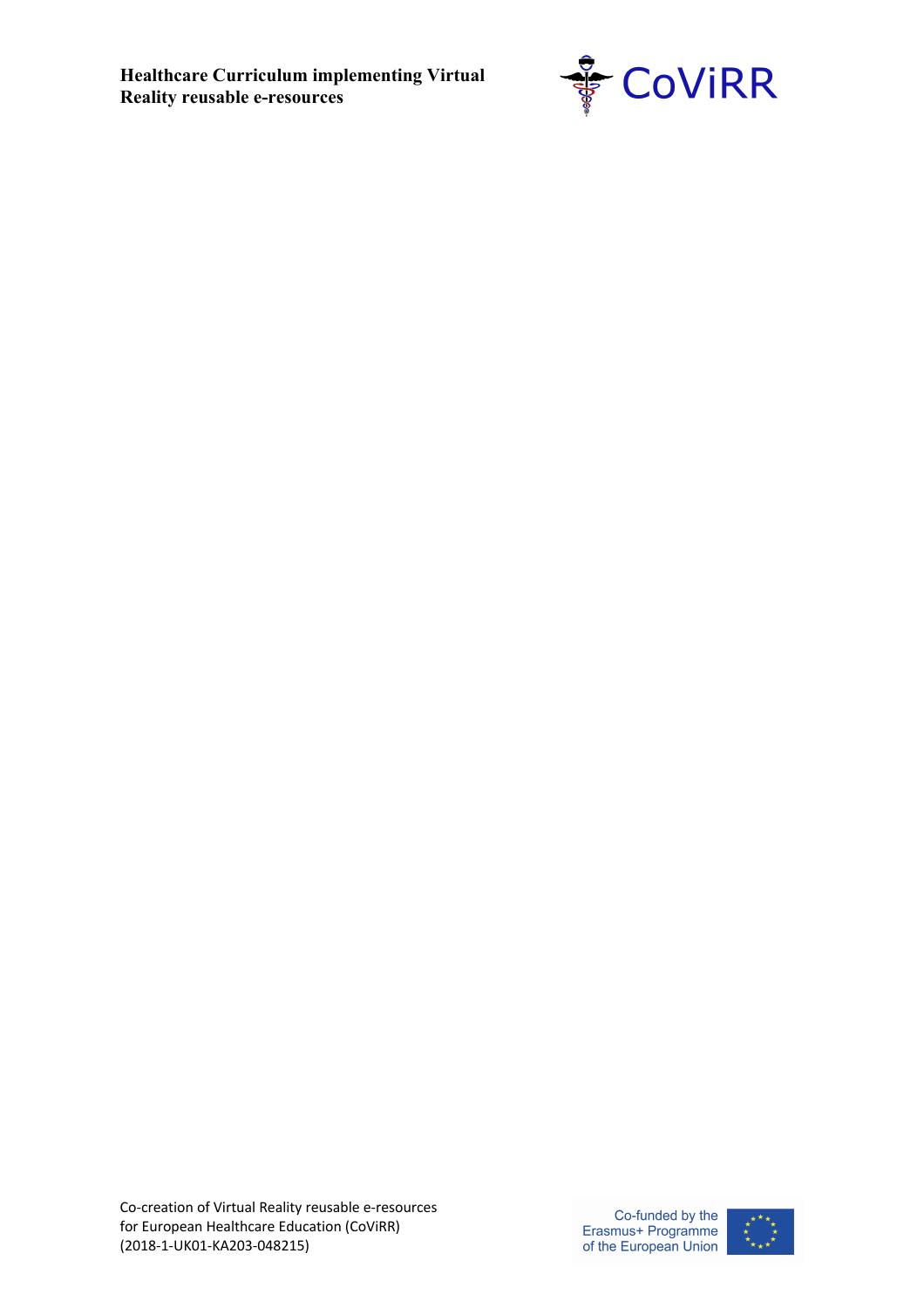

# Introduction

Aim of project: CoViRR aims at co-creating virtual, augmented and mixed reality reusable eresources aimed towards medical education. More specifically, the projects targets clinical skills' training, based on current curricula. It aims at incorporating open education via digital technologies, employed to develop low-cost, reusable e-resources for European Medical and Nursing schools. CoViRR is built around the concept of participatory design, thus engaging stakeholders (students, healthcare workforce staff, lecturers, clinicians, etc.), targeting at assisting students to increase their clinical skills through immersive and flexible learning.

Aim of this deliverable: This deliverable is linked with the first objective of the project: "To identify the potential role of virtual reality e-resources into the current healthcare curricula". It aims to identify, find consensus and ensure the quality of the virtual reality themes and scenarios that could be implemented in healthcare curricula and provide an innovative new healthcare curriculum. The aim of this particular deliverable is to increase understanding and awareness of use of digital immersive resources into healthcare curricula.

This document is structured in four sections:

- 1. Introduction, that describes the scope and aims of this document.
- 2. Outline of learning outcomes from partner healthcare institutions, that describes the main Learning Outcomes (LOs) from all medical institutions of the CoViRR consortium.
- 3. LO Expert Evaluation, that presents the methods and results of the consensus finding process for the integrated clinical skills curriculum Learning Outcomes.
- 4. Healthcare curriculum plan implementing virtual reality reusable e-resources, that outlines the most prevalent learning outcomes in the form of a tentative curriculum plan.

### Outline of learning outcomes from partner healthcare institutions.

In order to identify the learning outcomes of the curricula of clinical skills, modules of all three institutes (AUTH, RISE and UoN) where studied. We present the results in the following tables (Table  $1 -$ Table 3).

Learning Objectives AUTH:

| <b>CLINICAL SKILLS</b>           | <b>LEARNING OUTCOMES</b>                    |
|----------------------------------|---------------------------------------------|
| Communication in Medical History | Identify the optimal questions, as          |
|                                  | well as, their proper order in order to get |
|                                  | all the information needed for obtaining    |
|                                  | a well-structured medical history record    |
|                                  | ii. Distinguish and evaluate the            |
|                                  | information received from the patient in    |
|                                  | useful and non-useful                       |

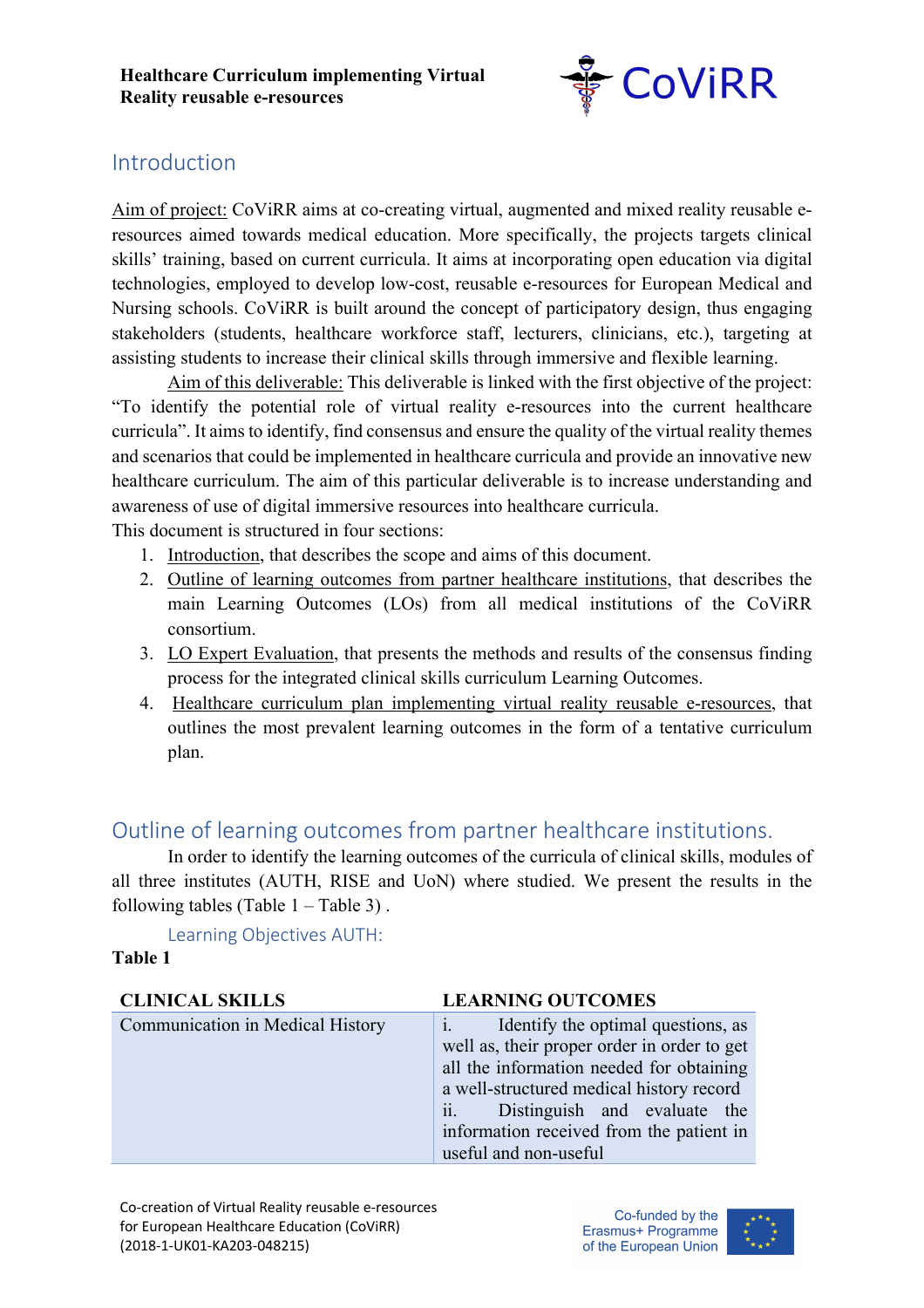

|                                           | iii.<br>Communicate successfully, in<br>terms of comprehension, with the patient                                                                                                                                                                                                                                                                                                                                                                                                                                                                                                                                            |
|-------------------------------------------|-----------------------------------------------------------------------------------------------------------------------------------------------------------------------------------------------------------------------------------------------------------------------------------------------------------------------------------------------------------------------------------------------------------------------------------------------------------------------------------------------------------------------------------------------------------------------------------------------------------------------------|
|                                           | for achieving a complete and correct<br>medical history recording                                                                                                                                                                                                                                                                                                                                                                                                                                                                                                                                                           |
| Patient-centred listening in consultation | Communicate with plain and<br>i.<br>understandable language with patients in<br>order to provide consultation<br>Distinguish themselves from the<br>ii.<br>patients and act with a professional yet<br>sympathetic attitude<br>Transfer the information with<br>$\overline{111}$ .<br>honesty and without consolation.                                                                                                                                                                                                                                                                                                      |
| Infection control                         | Know the basic<br>standards<br>$\mathbf{i}$ .<br>regarding hand sanitation and hygiene in<br>order to protect themselves as well as<br>potential patients from catching and<br>spreading infections<br>Comprehend and repeat<br>ii.<br>the<br>process of hand sterilization before<br>applying gloves upon entering a sterile<br>space<br>$\overline{111}$ .<br>Understand the<br>regulations<br>towards the prevention of bloodstream<br>infections, transmit this knowledge to<br>third parties and apply the regulations<br>upon demand<br>Perform waste disposal safely in<br>iv.<br>specially designed configurations. |
| Vital signs measurement                   | Effectively use a thermometer in<br>$\mathbf{i}$ .<br>order to obtain accurate temperature<br>readings from patients<br>ii. Check for pulse in key body-parts<br>and count the bits per minute of the heart<br>Measure the respiratory ability of<br>111.<br>a patient with the use of a stethoscope<br>placed in appropriate places on the chest<br>and on the back<br>Measure the blood pressure of a<br>1V.<br>patient and identify hypertension or<br>hypotension.<br>Use an oximeter in order to<br>$V_{r}$<br>identify oxygen saturation                                                                              |
| Injection techniques                      | Perform Intravenous injections in<br>$\mathbf{1}$ .<br>terms of finding and preserving the veins<br>Perform Intramuscular injections<br>ii.<br>in terms of finding the optimal space and<br>placing appropriately the injector                                                                                                                                                                                                                                                                                                                                                                                              |

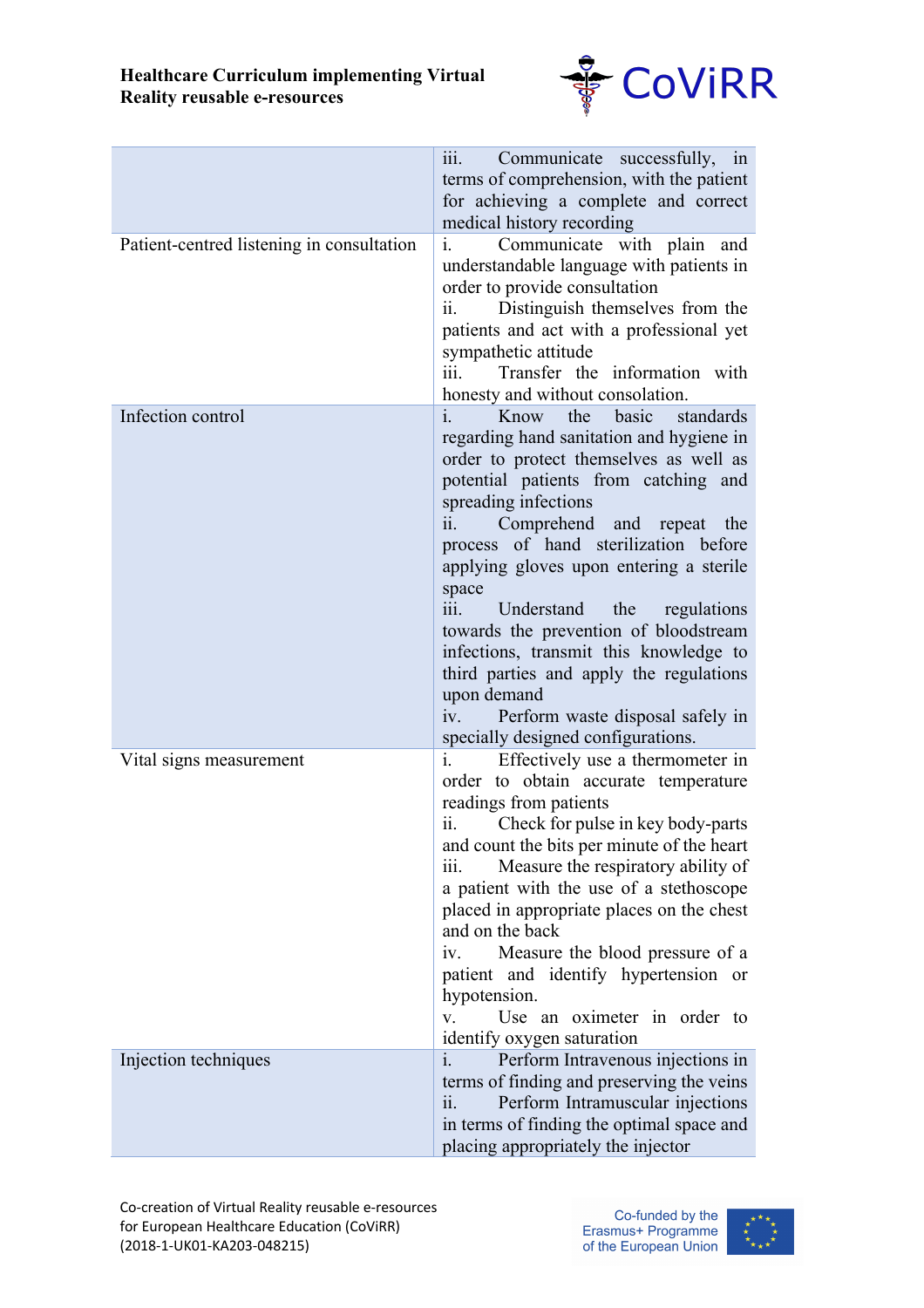

|                                                                             | Perform Subcutaneous injections<br>111.<br>without damaging the tissue                                                                                                                                                                                                                                                                                                                                                     |
|-----------------------------------------------------------------------------|----------------------------------------------------------------------------------------------------------------------------------------------------------------------------------------------------------------------------------------------------------------------------------------------------------------------------------------------------------------------------------------------------------------------------|
| Basic Life Support and use of automatic<br>external defibrillator (BLS-AED) | Understand and perform the BLS<br>i.<br>algorithm<br>Address prominent situations like<br>11.<br>drowning and pnigma<br>iii.<br>Properly use the defibrillator<br>without causing damage to themselves or<br>the patient                                                                                                                                                                                                   |
| Health Education and Promotion                                              | Understand<br>identify<br>$\mathbf{i}$ .<br>and<br>vulnerable populations and successfully<br>inform them regarding hazards for their<br>health<br>ii.<br>Explain with<br>simple,<br>understandable terms health policies to<br>children and special groups<br>$\overline{111}$ .<br>Perform various screening tests<br>regarding health assessment and evaluate<br>their results                                          |
| Levels of prevention, Vaccines<br>for<br>Healthcare Workers - "Flu" Vaccine | $\mathbf{i}$ .<br>Understand,<br>apply<br>and<br>communicate rules applying to health<br>workers regarding their personal health<br>Protect themselves<br>during<br>ii.<br>clinical examinations and surgeries from<br>potential threats to their health<br>Estimate the need for self-<br>111.<br>vaccination towards seasonal flues and<br>inform other practitioners about the<br>importance of it.                     |
| Communication<br>with<br>people<br>with<br>disabilities                     | i. Address people with disabilities<br>with the appropriate empathy,<br>but<br>without crossing lines which<br>may<br>jeopardize their professionalism<br>Understand the place of disabled<br>11.<br>people in modern society, the challenges<br>they face and offer targeted consultation                                                                                                                                 |
| Introduction to clinical examination                                        | Apply general hygiene rules to<br>1.<br>their everyday practice in order to protect<br>themselves and their patients from health<br>hazards<br>Comprehend and follow<br>the<br>$\overline{11}$ .<br>pipeline<br>towards<br>a<br>complete<br>and<br>successful clinical examination without<br>omitting any steps<br>Perform a<br>$\overline{\text{iii}}$ .<br>clinical<br>targeted<br>examination with speed and precision |

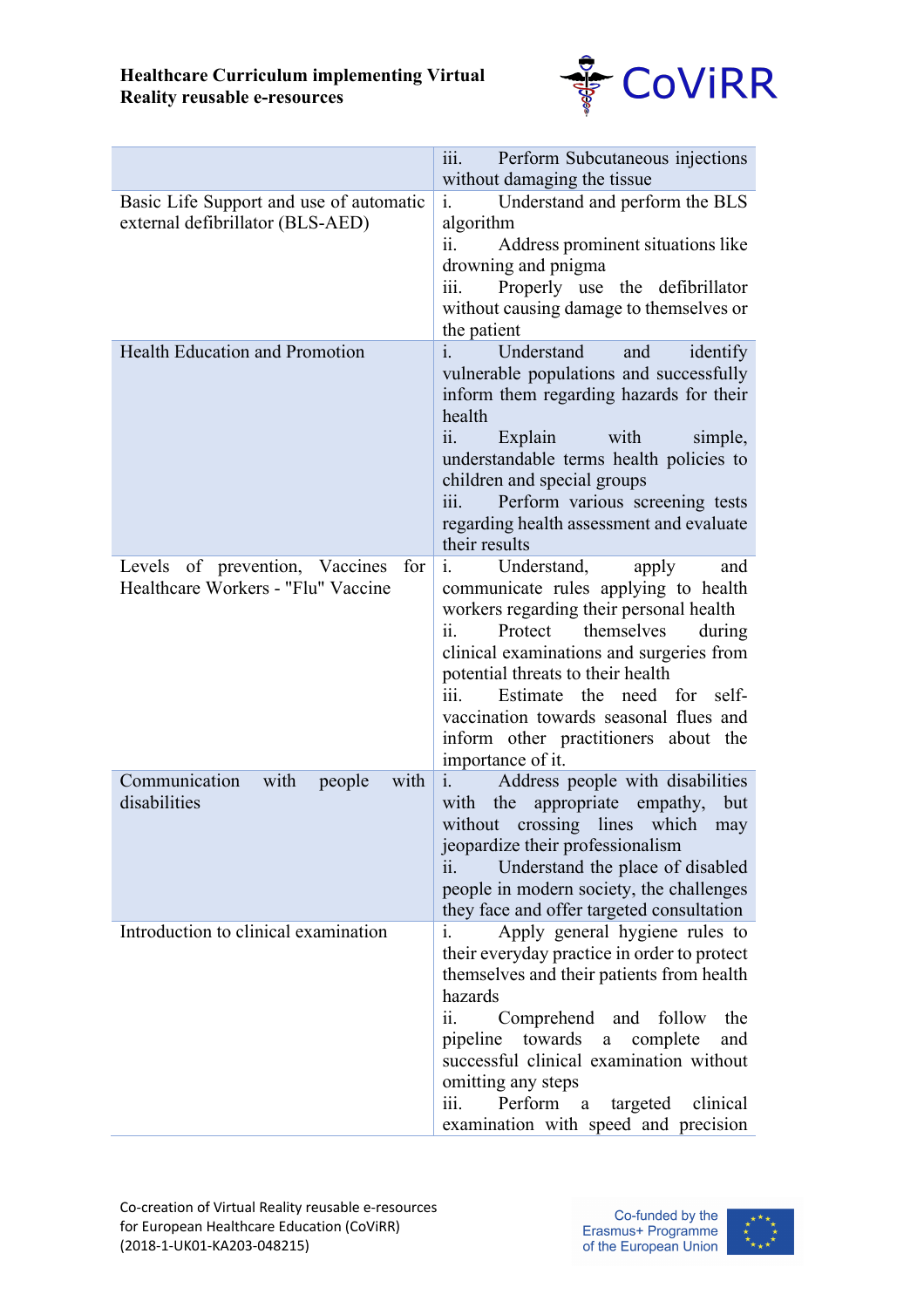

|                                         | without wasting their as well as their<br>patients' time                                                                                                                                                                                                                                                                                                                                                           |
|-----------------------------------------|--------------------------------------------------------------------------------------------------------------------------------------------------------------------------------------------------------------------------------------------------------------------------------------------------------------------------------------------------------------------------------------------------------------------|
| Intimate examination                    | Perform<br>digital<br>rectal<br>İ.<br>a<br>examination discretely<br>and without<br>causing discomfort to the patient<br>Properly explain the cause of the<br>11.<br>examination to the patient, informing<br>them about any discomfort they may feel<br>and consulting them along the way of the<br>examination                                                                                                   |
| Venipuncture                            | Perform<br>intravenous<br>fluid<br>$\mathbf{i}$ .<br>administration without damaging<br>the<br>veins<br>ii.<br>Collect blood samples without<br>hurting the patients or damaging the<br>veins                                                                                                                                                                                                                      |
| Male and female bladder catheterization | $i$ .<br>Identify the differences between<br>the male and female urinary system and<br>understand the specifications of each<br>gender<br>Perform a bladder catheterization<br>ii.<br>quickly and correct without causing pain<br>to the patient<br>Comprehend and apply the basic<br>$\overline{111}$ .<br>hygiene rules when performing a bladder<br>catheterization<br>order<br>avoid<br>in<br>to<br>infections |
| Wound dressing and suturing             | Perform wound sterilization and<br>$\mathbf{1}$ .<br>bandaging in order to avoid infections<br>Perform stitches to a wound<br>ii.<br>without hurting the patient, damaging the<br>area as little as possible in order to avoid<br>future scars<br>Perform<br>post-traumatic<br>111.<br>monitoring of the wound, evaluate its<br>course and take any necessary actions<br>towards a quick healing                   |
| Airway management                       | Understand and perform all the<br>$i$ .<br>ventilation and air release techniques<br>ii. Evaluate the situation and if<br>needed<br>successfully perform<br>a<br>tracheotomy<br>Inform the patients about the<br>iii.<br>dangers of a tracheotomy, its pros and<br>cons and guide them towards a safe<br>decision                                                                                                  |

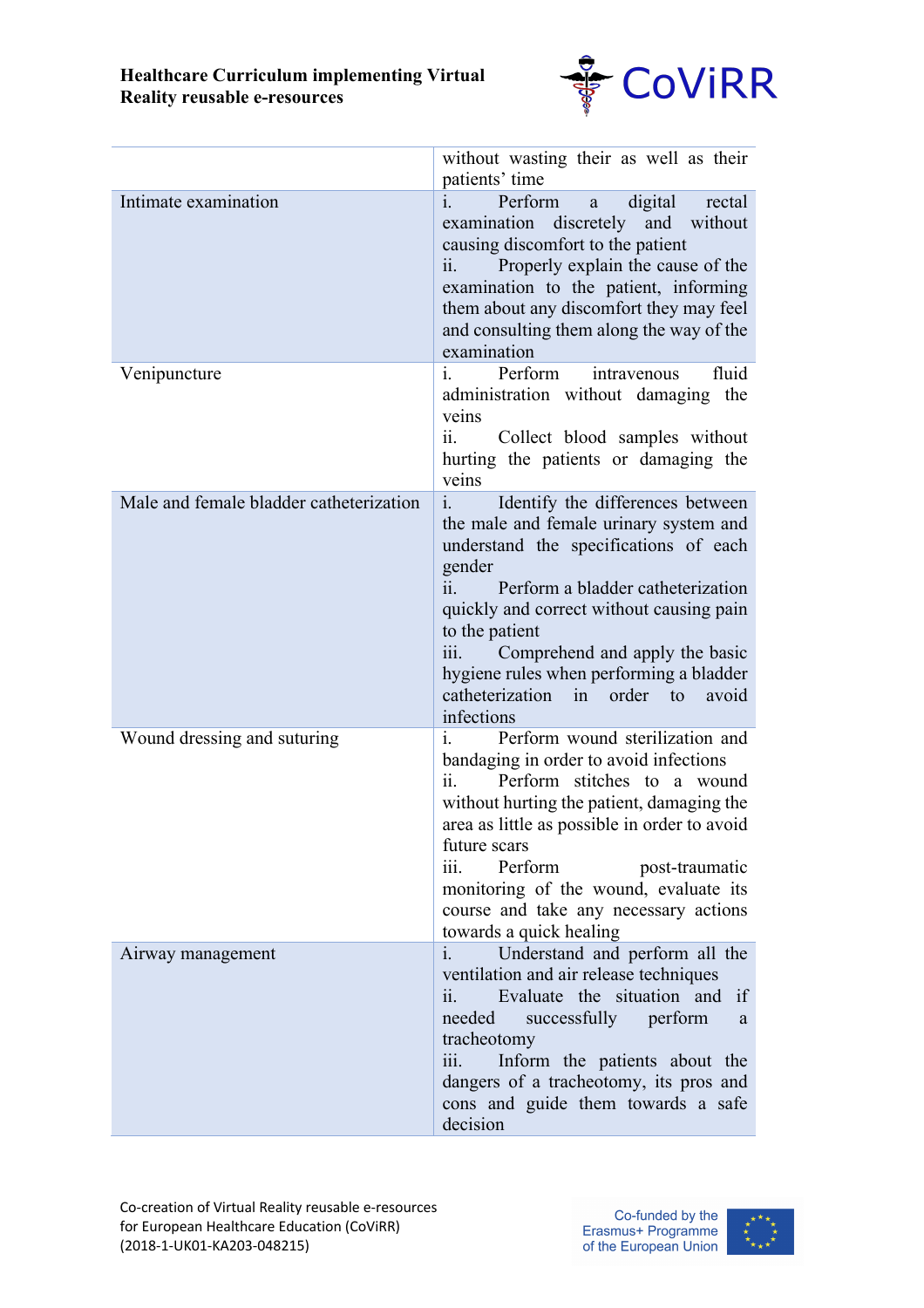

| Electrocardiogram technique | Successfully place the electrodes<br>$1.$ $\sim$<br>in the correct places on the human body<br>in order to achieve a high-quality,<br>artifact-free electrocardiogram<br>ii. Operate the electrocardiogram<br>machine                                                                                                                                                                                                                                           |
|-----------------------------|-----------------------------------------------------------------------------------------------------------------------------------------------------------------------------------------------------------------------------------------------------------------------------------------------------------------------------------------------------------------------------------------------------------------------------------------------------------------|
| X ray reading               | i. Evaluate an x ray scan and<br>identify potential structures on the ribs<br>Successfully identify<br>$\overline{\mathbf{11}}$ .<br>irregularities in the heart size and shape,<br>or any pneumonic abnormalities through<br>an x ray<br>iii. Inform the patients with accuracy<br>and comprehension regarding<br>any<br>irregularities found on an x ray<br>iv. Estimate the need for further<br>examination when the results of an x ray<br>are inconclusive |
| Electrocardiogram reading   | Evaluate any<br>given<br>1.111<br>electrocardiogram and<br>identify<br>abnormalities regarding it<br>ii. Identify certain heart syndromes<br>based on the electrocardiogram                                                                                                                                                                                                                                                                                     |

### Learning Objectives RISE

| <b>CLINICAL SKILLS</b>      | <b>LEARNING OUTCOMES</b>                                                                                                                                                                                            |
|-----------------------------|---------------------------------------------------------------------------------------------------------------------------------------------------------------------------------------------------------------------|
| Nasogastric tube insertion  | Recognise and use anatomical<br>landmarks (nostrils, tragus, xiphoid)<br>Insert nasogastric tube in a safe<br>II.<br>way                                                                                            |
| Choking                     | Recognise and use anatomical<br>$\mathbf{I}$ .<br>landmarks (xiphoid)<br>Became familiar with<br>the<br>H.<br>Heimlich maneuver                                                                                     |
| Ankle-Brachial Index (ABI): | I. Recognise and use anatomical<br>landmarks (upper and lower limbs<br>arteries)<br>Learn about the<br>$\Pi$ .<br>- of<br>use<br>tripplex/doppler<br>III. Measure the arterial pressure in<br>upper and lower limbs |

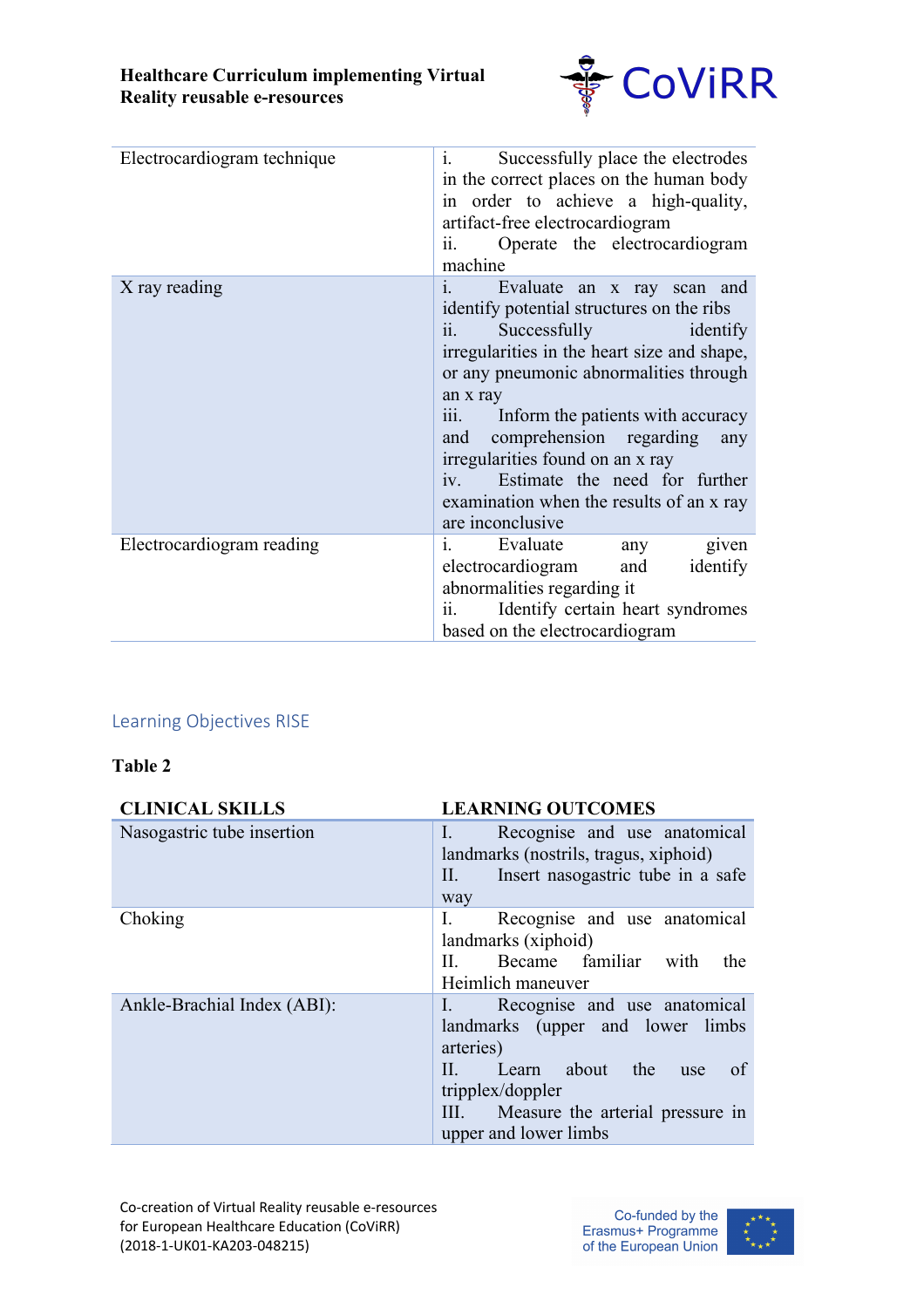

|                                                                                                                            | IV. Discuss the results and advice the                                                                                                                                                                                                                                                                                                                                                      |
|----------------------------------------------------------------------------------------------------------------------------|---------------------------------------------------------------------------------------------------------------------------------------------------------------------------------------------------------------------------------------------------------------------------------------------------------------------------------------------------------------------------------------------|
|                                                                                                                            | patient properly                                                                                                                                                                                                                                                                                                                                                                            |
| Otoscopy / Ophthalmoscopy                                                                                                  | Recognise and use anatomical<br>Ι.<br>landmarks (optic disc, macula, tympanic<br>membrane, cone of light)<br>Learn and become familiar about<br>II.<br>the use of specific instruments such as<br>ophthalmoscope, & otoscope.<br>Evaluate the clinical findings<br>III.                                                                                                                     |
| Clinical examination of pregnant and<br>non-pregnant woman                                                                 | I. Experiment with mannequins<br>$\Pi$ .<br>Familiarize with<br>delivery                                                                                                                                                                                                                                                                                                                    |
|                                                                                                                            | (Leopold's manuevers)<br>Learn the fundamentals of pap-<br>III.<br>test<br>IV. Evaluate the pathology of                                                                                                                                                                                                                                                                                    |
|                                                                                                                            | internal genitalia                                                                                                                                                                                                                                                                                                                                                                          |
| Umbilical<br>Arterial<br>puncture<br>$\frac{1}{2}$<br>catheterisation / Intraesseous puncture /<br>Central venous catheter | Recognise and use anatomical<br>Ι.<br>landmarks (basilic, cephalic vein, radial,<br>femoral arteries, tibia, umbilical arteries<br>and vein)<br>Understand the<br>difference<br>П.<br>between vein and arterial puncture<br>about different venus<br>Learn<br>Ш.<br>catheters<br>IV. Understand the<br>concept of<br>asepsis<br>V.<br>Learn about and use surgical /<br>non-surgical gloves |
| Abscess<br>drainage<br>lesions<br>dermal<br>$\frac{1}{2}$<br>excision                                                      | $\mathbf{I}$ .<br>Recognise several dermal lesions<br>II.<br>Learn about and use specific<br>surgical instruments<br>III.<br>Understand the philosophy of<br>lesions excision                                                                                                                                                                                                               |

### Learning Objectives UoN

| <b>CLINICAL SKILLS</b> | <b>LEARNING OUTCOMES</b>                                                                                        |
|------------------------|-----------------------------------------------------------------------------------------------------------------|
| Basic emergency care   | • Resuscitation, recovery Position<br>and First Aid                                                             |
| Communication for care | • To understand the importance of<br>communication on nursing<br>• To introduce some models of<br>communication |

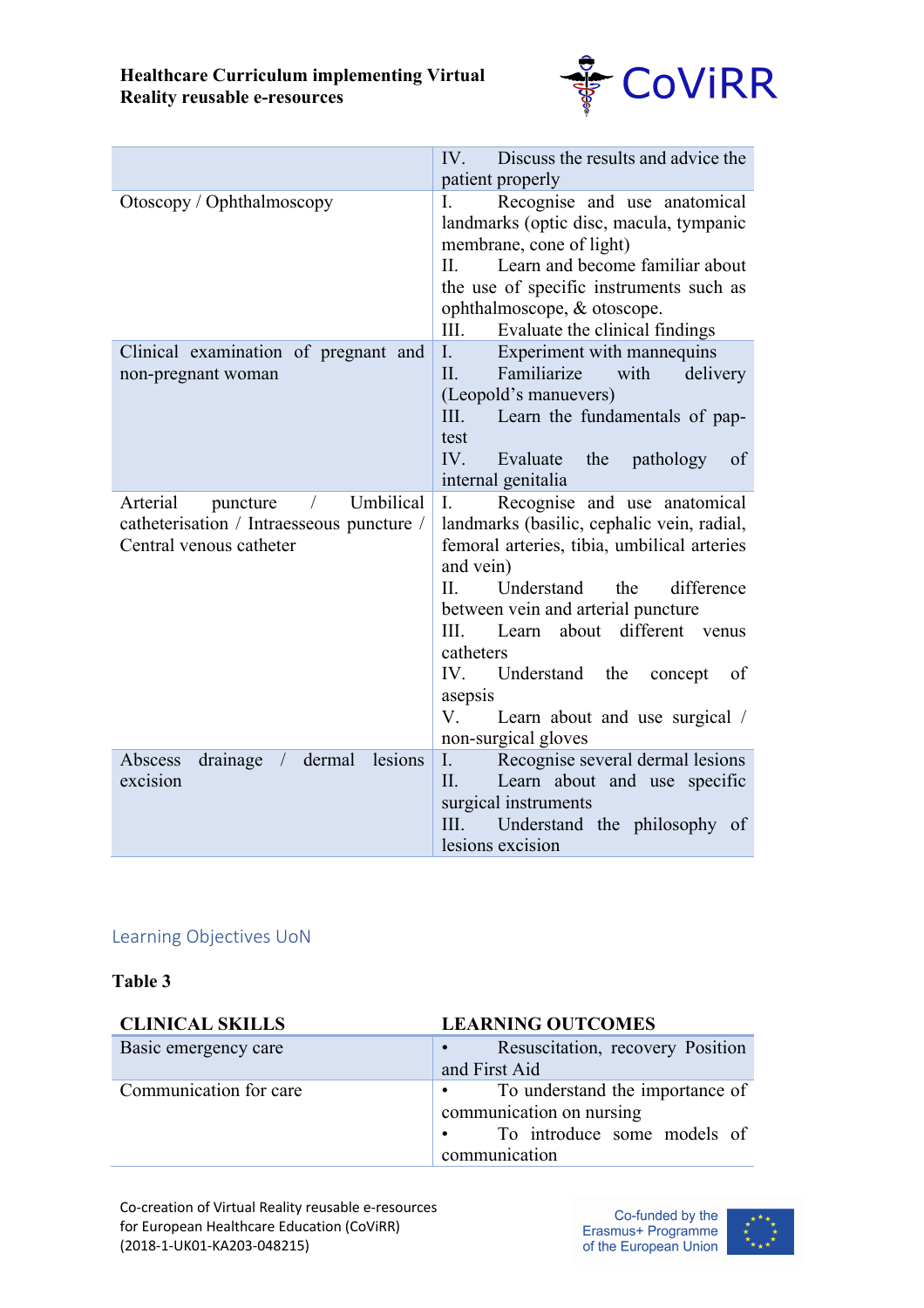

|                                  | To emphasise the importance of<br>effective communication<br>the<br>on<br>achieving and maintaining registration<br>with NMC                                                                                                                                                                                                                                                                                                                                                                                                                                                     |
|----------------------------------|----------------------------------------------------------------------------------------------------------------------------------------------------------------------------------------------------------------------------------------------------------------------------------------------------------------------------------------------------------------------------------------------------------------------------------------------------------------------------------------------------------------------------------------------------------------------------------|
| Essential personal care          | To use evidence based, best<br>practice approaches for meeting needs<br>for care and support with comfort and<br>maintenance of dignity accurately<br>assessing the person's capacity for<br>independence and self-care and initiating<br>appropriate interventions, observe assess<br>To optimise skin and hygiene<br>status and assess needs for and provide<br>appropriate assistance with washing,<br>bathing, shaving and dressing<br>To assess the needs for and<br>provide appropriate oral, dental eye and<br>nail care and decide when an onward<br>referral is needed. |
| Infection prevention and control | To Observe, assess and respond<br>rapidly to potential infection risks using<br>best practice guidelines<br>To Use standard precautions and<br>protocols<br>To Use appropriate personal<br>protection equipment<br>To Implement<br>isolation<br>$\bullet$<br>procedures<br>To Use evidence-based hand<br>hygiene techniques<br>To safely use and dispose of<br>waste, laundry and sharps<br>• To understand Constipation and<br>effective bowel care                                                                                                                             |
| Nutrition and hydration          | To describe the principles of<br>balanced<br>nutrition, hydration,<br>malnutrition and individual's in their<br>care<br>To recognise the risk factors<br>$\bullet$<br>significant to individuals and the<br>importance of these in nutritional<br>assessments<br>To demonstrate carefully how to<br>measure height/weight/BMI and linked<br>clinical<br>nutritional<br>assessments<br>(MUST/PYMS) applied to case studies                                                                                                                                                        |

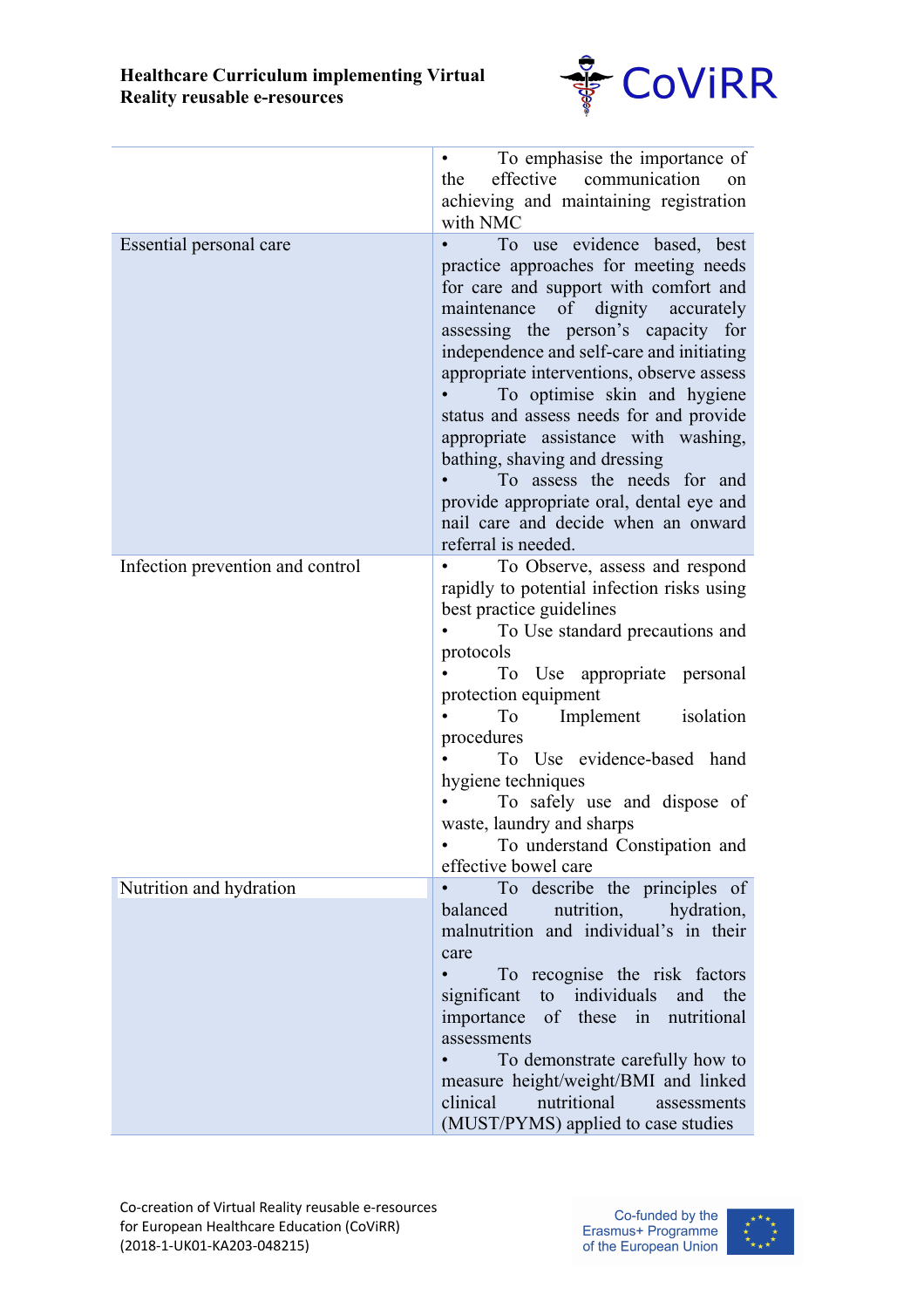

|                         | To practice feeding another<br>individual and recognise appropriate<br>assistance aids that maybe needed<br>To demonstrate how to record<br>fluid input and output for their applied<br>case studies and how to respond to<br>respective conditions                                                                                                                                                                                                                                                                                                                                         |
|-------------------------|---------------------------------------------------------------------------------------------------------------------------------------------------------------------------------------------------------------------------------------------------------------------------------------------------------------------------------------------------------------------------------------------------------------------------------------------------------------------------------------------------------------------------------------------------------------------------------------------|
| Record keeping          | To recap principles of record<br>keeping<br>To write a summary of care using<br>a narrative style of writing<br>To consider frameworks for<br>narrative record keeping<br>To identify the strengths and<br>weaknesses of narrative record keeping                                                                                                                                                                                                                                                                                                                                           |
| Medicines management    | To Describe the standards for the<br>administration of medication<br>safe<br>including controlled drugs<br>To Develop an understanding of<br>documentation required when<br>the<br>storing, ordering and administering<br>controlled drugs<br>To Explore how the BNF can<br>provide guidance<br>on<br>the<br>safe<br>administration of medication and how<br>drug errors can be minimised<br>To Demonstrate an awareness of<br>administering medication via different<br>routes: topical, eye, ear, rectal, vagina,<br>sublingual, inhaled, nasal, buccal,<br>nasogastrically, via PEG etc. |
| Mental Health First Aid | To develop understanding of<br>٠<br>some of the issues that can impact on and<br>relate to mental health.<br>To better understand how to spot<br>some indicators of mental health issues.<br>To promote early intervention for<br>mental health concerns.                                                                                                                                                                                                                                                                                                                                   |
| Vital signs             | Explain<br>the<br>underlying<br>physiology related to Temperature, Pulse<br>and Blood Pressure and Respiratory Rate<br>ensure that students will<br>To<br>become familiar and competent with the<br>equipment involved in taking<br>and<br>recording a respiratory rate, pulse, blood<br>pressure and temperature.                                                                                                                                                                                                                                                                          |

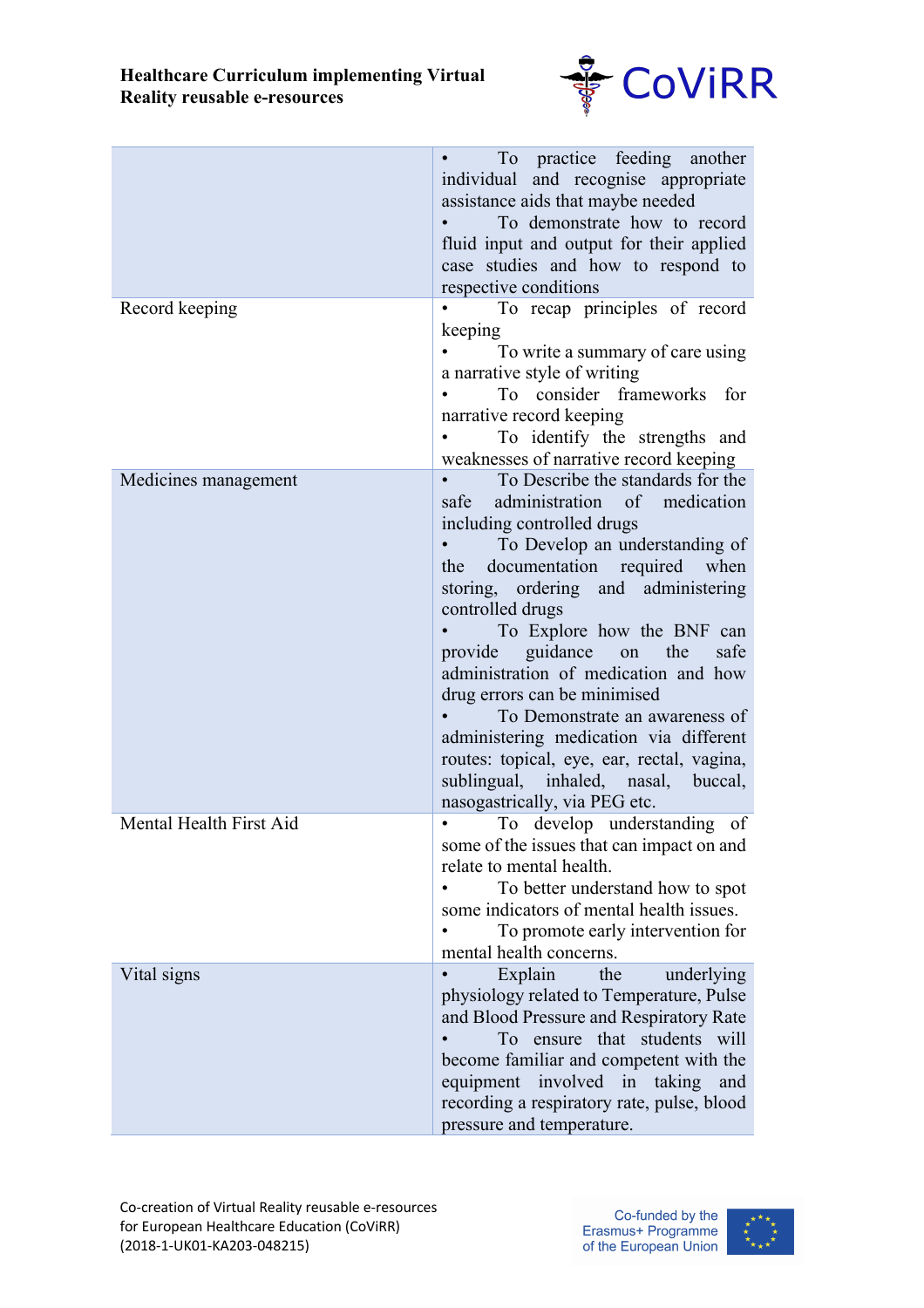

| Introduction to play       | To consider the need and impact<br>of play within healthcare settings and the<br>role of nurses in ensuring that all receive<br>appropriate opportunity to play.                                                                                                                                                                                                                                                                                                                                                                                                                           |
|----------------------------|--------------------------------------------------------------------------------------------------------------------------------------------------------------------------------------------------------------------------------------------------------------------------------------------------------------------------------------------------------------------------------------------------------------------------------------------------------------------------------------------------------------------------------------------------------------------------------------------|
| Sleep and rest             | To understand the physiology of<br>sleep and rest<br>To understand the challenges that<br>can impact on sleep and rest patterns<br>To discuss nursing actions to<br>reduce fatigue and minimise insomnia.                                                                                                                                                                                                                                                                                                                                                                                  |
| Wound care                 | To Examine the structure of skin<br>To Explore the functions of skin<br>To Clarify how pressure ulcers<br>develop<br>To Explain the categories of<br>pressure ulcers<br>To Review associated risk factors<br>through accurate risk assessment<br>To Explore key preventative<br>٠<br>strategies<br>To Explain different types of<br>acute and chronic wounds<br>To Explore the importance of a<br>holistic assessment<br>To Determine the factors likely to<br>delay healing<br>To Discuss the management of<br>simple wounds<br>To Explore the significance of<br>accurate record keeping |
| Elimination and continence | Basic introduction to elimination<br>and maintaining continence, continence<br>products and stomas<br>understand normal elimination of<br>waste products<br>outline the different types of<br>incontinence, assessments, treatments<br>and management solutions available<br>understand the needs of someone<br>with incontinence and the impact the<br>condition can have on them<br>Support the individual with<br>incontinence to manage their condition<br>and support and maintain their dignity<br>and privacy.                                                                      |

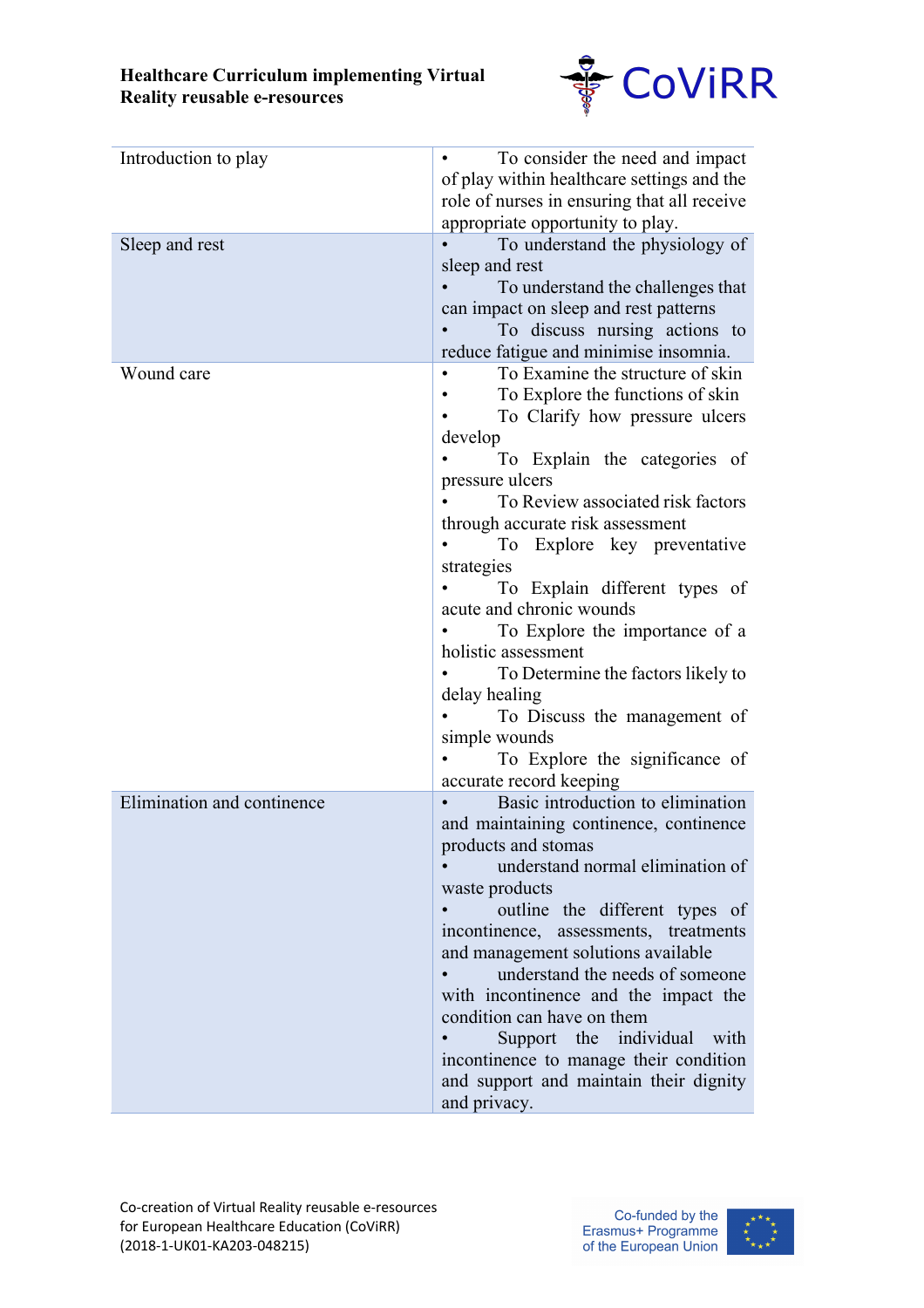

| A to E assessment          | To have knowledge of the A-E<br>assessment process and rational of its<br>use.<br>To be able to understand the<br>implications of a person's age and<br>development in undertaking an accurate<br>assessment.<br>To demonstrate how to conduct a<br>systematic A-E assessment<br>To be able to demonstrate the<br>ability to correctly interpret vital signs<br>and the early warning score and suggest<br>appropriate actions.<br>To demonstrate the ability to use<br>tools such as NEWS/PEWS when<br>assessing and communicating about your<br>patient. |
|----------------------------|------------------------------------------------------------------------------------------------------------------------------------------------------------------------------------------------------------------------------------------------------------------------------------------------------------------------------------------------------------------------------------------------------------------------------------------------------------------------------------------------------------------------------------------------------------|
| Medicine management        | Demonstrate an understanding of<br>the safe administration of medication<br>Understand how to use a drug<br>chart and give accurate doses of<br>medication<br>Accurately document<br>drug<br>administration including controlled<br>drugs<br>Be comfortable using the BNF<br>for basic drugs information                                                                                                                                                                                                                                                   |
| Harm free care             | Identify the four common harms<br>and discuss the importance of reducing<br>these<br>Demonstrate evidence based risk<br>assessment tools to determine the need<br>for support and mange the risk of falls,<br>pressure ulcer development, VTE<br>incidence and UTI development.<br>Practice interventions to gain an<br>insight to the individuals perspective<br>through simulation of the 4 common<br>harms                                                                                                                                              |
| Interprofessional Learning | to review the concepts of inter-<br>professional working in terms of an<br>educational opportunity                                                                                                                                                                                                                                                                                                                                                                                                                                                         |
| Communication for care     | To identify the range of sensory<br>impairments that<br>may exist<br>in<br>communication                                                                                                                                                                                                                                                                                                                                                                                                                                                                   |

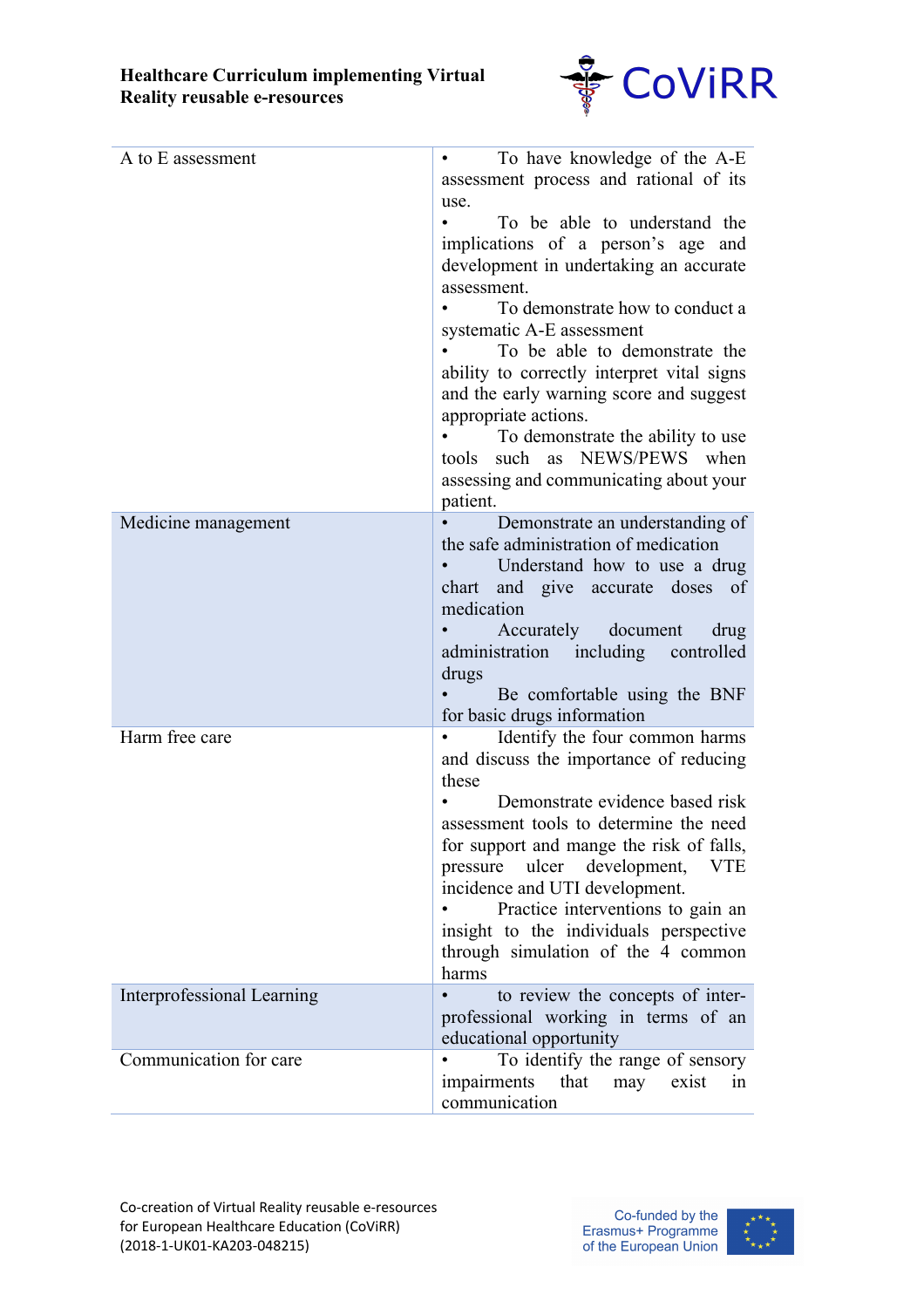

• To identify the need for and manage a range of alternative communication techniques. To recognise the need for, and facilitate access to interpreter services and translated material • To identify the need for and manage a range of alternative

communication techniques

### LO Expert Evaluation.

#### Aim

After extracting the learning objectives from the corresponding curricula, they were prioritized according to their importance, based on experts in the field of medicine (clinical experts, technical experts). Nine of them were selected as the most important ones to be implemented in VR, AR and MR tools. Furthermore, the experts were asked to associate each LO to the ideal tool of implementation.

#### Methods

An aggregation of the LOs of the previous tables removing duplicates and LOs that would require heavy manual interaction was conducted. Given the non-mature state of haptic feedback devices in VR and their limited availability an inclusion of such LOs would involve a) high development risks and b) a very limited transferability and repurposing capacity.

For the aggregated LO list, a google questionnaire was formed, prompting experts to rate the clinical skills according to their opinion regarding the importance of their implementation in VR/AR/MR. In that a Likert Scale was used with (1) being the lowest score and (5) being the highest score. Clinical skills were rated according to responses from the experts. A score was calculated using the formula: Score = Sum(Likert Scale Response \* Participants that selected this response). The second section of the questionnaire asked the participant to rate in order of appropriateness  $3$  immersive modalities  $(360^\circ$  interactive videos, Mixed Reality and Virtual Reality) for each LO.

Questionnaire link: https://docs.google.com/forms/d/e/1FAIpQLSd1KUtPFvZkKCfnUtQvq9cCr7tD-1KpAgmD4l-lHDLAf5x9w/viewform

#### Pool of experts

A total of 11 participants (6 men, 4 women, 1 non-defined) from all partner institutions were selected. They were aged 31-52 years old (average 39, std 8.76). The group consisted of 5 technical experts and 6 clinicians.

#### Results

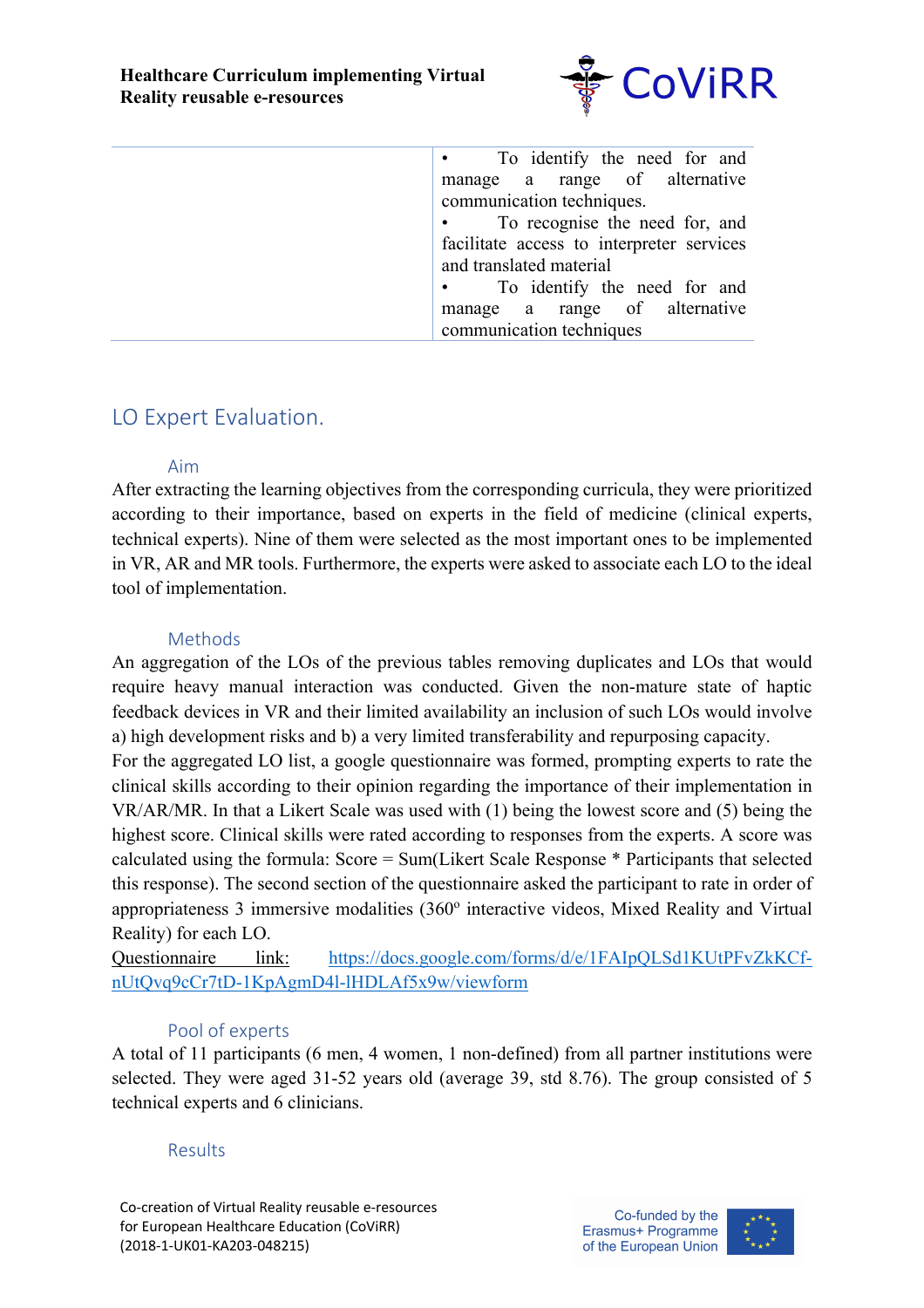

The results of this process are presented Table 3. After the evaluation process, the 9 prevalent LOs were green-lit due to their respective scores with an additional 33% of them (3) as tentative for implementation scenarios.

| Surgical wound<br>stitching | 52 | i.<br>Perform<br>wound<br>sterilization<br>and<br>bandaging in order to<br>avoid infections<br>ii.<br>Perform stitches<br>without<br>wound<br>to<br>a<br>the<br>patient,<br>hurting<br>damaging the<br>area as<br>little as possible in order<br>to avoid future scars<br>iii.<br>Perform<br>post-<br>traumatic monitoring of<br>the wound, evaluate its<br>take<br>and<br>any<br>course<br>actions<br>necessary<br>towards a quick healing                                           | $\bullet$ | 54.5% 360°<br>interactive<br>video<br>36.4% Mixed<br>Reality<br>9.1% Virtual<br>Reality | <b>YES</b> |
|-----------------------------|----|---------------------------------------------------------------------------------------------------------------------------------------------------------------------------------------------------------------------------------------------------------------------------------------------------------------------------------------------------------------------------------------------------------------------------------------------------------------------------------------|-----------|-----------------------------------------------------------------------------------------|------------|
| X-ray reading               | 51 | i.<br>Evaluate an x ray<br>and<br>identify<br>scan<br>potential structures<br>on<br>the ribs<br>ii.<br>Successfully<br>identify irregularities in<br>the heart size and shape,<br>pneumonic<br>any<br>or<br>abnormalities through an<br>x ray<br>iii.<br>Inform the<br>patients with accuracy<br>and comprehension<br>regarding any<br>irregularities found on an<br>x ray<br>Estimate the need<br>iv.<br>for further examination<br>when the results of an x<br>ray are inconclusive | $\bullet$ | 100% Mixed<br>Reality                                                                   | <b>YES</b> |

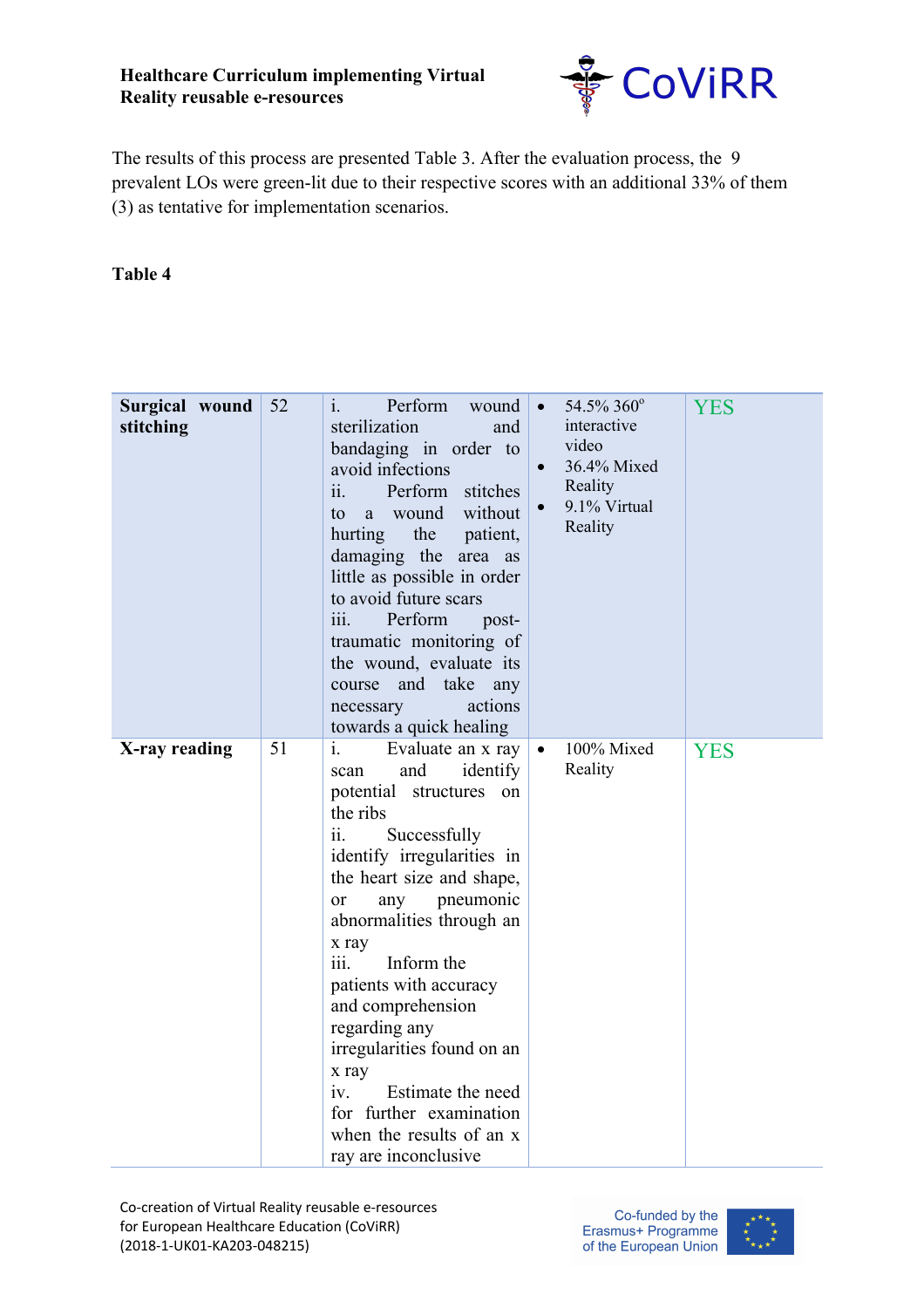

| <b>ECG</b> reading                                  | 51 | Evaluate<br>i.<br>any<br>given electrocardiogram<br>identify<br>and<br>abnormalities regarding<br>it<br>ii.<br>Identify<br>certain<br>heart syndromes based<br>on the electrocardiogram                                                                                         | 72.7% Mixed<br>Reality<br>18.2% Virtual<br>Reality<br>$9.1\%360°$<br>interactive<br>video | <b>YES</b> |
|-----------------------------------------------------|----|---------------------------------------------------------------------------------------------------------------------------------------------------------------------------------------------------------------------------------------------------------------------------------|-------------------------------------------------------------------------------------------|------------|
| <b>ECG acquisition</b><br>(electrodes<br>placement) | 50 | Successfully place the<br>electrodes in the correct<br>places on the human<br>body in order to achieve a<br>high-quality,<br>artefact-<br>free electrocardiogram                                                                                                                | 81.8% Mixed<br>Reality<br>9.1% Virtual<br>Reality<br>$9.1\%360°$<br>interactive<br>video  | <b>YES</b> |
| <b>Surgical</b><br>excision of a<br>skin lesion     | 48 | I.<br>Recognise<br>several dermal lesions<br>II.<br>Learn about and<br>specific<br>surgical<br>use<br>instruments<br>Understand<br>III.<br>the<br>philosophy of lesions<br>excision                                                                                             | 36.4% 360°<br>interactive<br>video<br>36.4% Mixed<br>Reality<br>27.3% Virtual<br>reality  | <b>YES</b> |
| <b>Models of</b><br>communication<br>in nursing     | 45 | To understand the<br>importance<br>of<br>communication<br>on<br>nursing<br>introduce<br>To<br>models<br>of<br>some<br>communication<br>To emphasise the<br>of<br>importance<br>the<br>effective communication<br>achieving<br>and<br>on<br>maintaining registration<br>with NMC | 54.5% 360°<br>interactive<br>video<br>36.4% Virtual<br>Reality<br>9.1% Mixed<br>Reality   | <b>YES</b> |
| <b>Intraosseous</b><br>puncture                     | 44 | Recognise<br>I.<br>and<br>anatomical<br>use<br>landmarks<br>(basilic,<br>cephalic vein,<br>radial,<br>femoral arteries,<br>tibia,<br>umbilical<br>arteries<br>and<br>vein)<br>II.<br>Understand<br>the<br>difference between vein<br>and arterial puncture                      | 54.5% 360°<br>interactive<br>video<br>36.4% Mixed<br>Reality<br>9.1% Virtual<br>Reality   | <b>YES</b> |

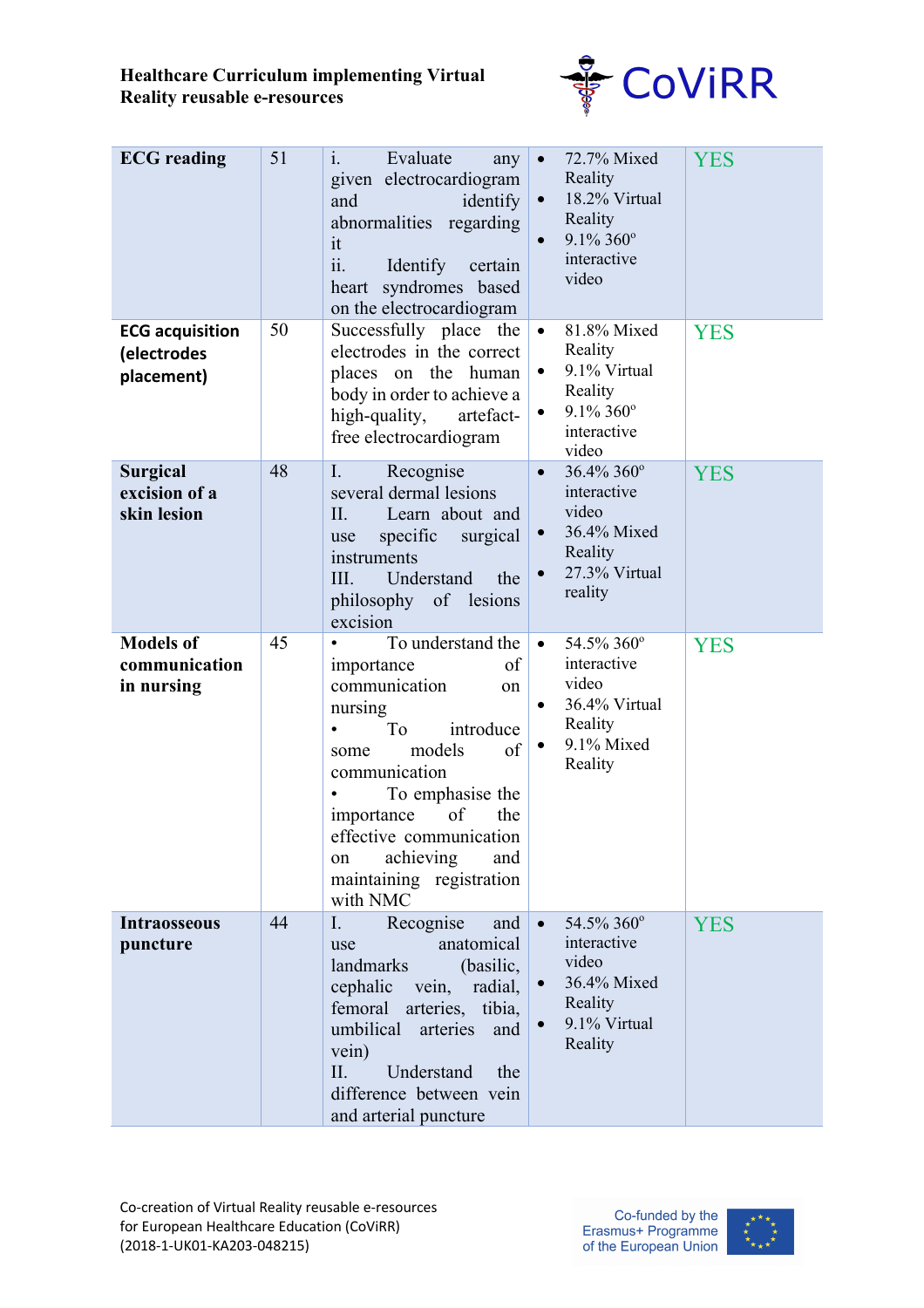

| <b>Wound care</b>                     | 43 | To Examine the<br>structure of skin<br>To Explore the<br>functions of skin<br>To Clarify how<br>pressure ulcers develop<br>To Explain the<br>categories of pressure<br>ulcers<br>To<br>Review<br>associated risk factors<br>through accurate<br>risk<br>assessment<br>To Explore key<br>preventative strategies                                                                                                                                                                                                                                                                                                                               | ٠         | 54.5% Virtual<br>Reality<br>36.4% Mixed<br>Reality<br>$9.1\%360°$<br>interactive<br>video | <b>YES</b>       |
|---------------------------------------|----|-----------------------------------------------------------------------------------------------------------------------------------------------------------------------------------------------------------------------------------------------------------------------------------------------------------------------------------------------------------------------------------------------------------------------------------------------------------------------------------------------------------------------------------------------------------------------------------------------------------------------------------------------|-----------|-------------------------------------------------------------------------------------------|------------------|
| <b>Need of essential</b><br>self-care | 40 | To use evidence<br>based, best practice<br>approaches for meeting<br>needs for care<br>and<br>support with comfort and<br>maintenance of dignity<br>accurately assessing the<br>person's<br>capacity for<br>independence and self-<br>initiating<br>care<br>and<br>appropriate<br>interventions, observe<br>assess<br>To optimise skin<br>and hygiene status and<br>assess needs for and<br>provide<br>appropriate<br>assistance with washing,<br>bathing,<br>shaving<br>and<br>dressing<br>To<br>the<br>assess<br>needs for and provide<br>appropriate oral, dental<br>eye and nail care and<br>decide when an onward<br>referral is needed. | $\bullet$ | 72.7% 360°<br>interactive<br>video<br>18.2% Virtual<br>reality<br>9.1% Mixed<br>Reality   | <b>YES</b>       |
| <b>Mental health</b><br>awareness     | 40 | To<br>develop<br>understanding of some of<br>the issues that can impact<br>on and relate to mental<br>health.                                                                                                                                                                                                                                                                                                                                                                                                                                                                                                                                 | $\bullet$ | 54.5% 360°<br>interactive<br>video<br>27.3% Mixed<br>reality<br>18.2% Virtual<br>Reality  | <b>TENTATIVE</b> |

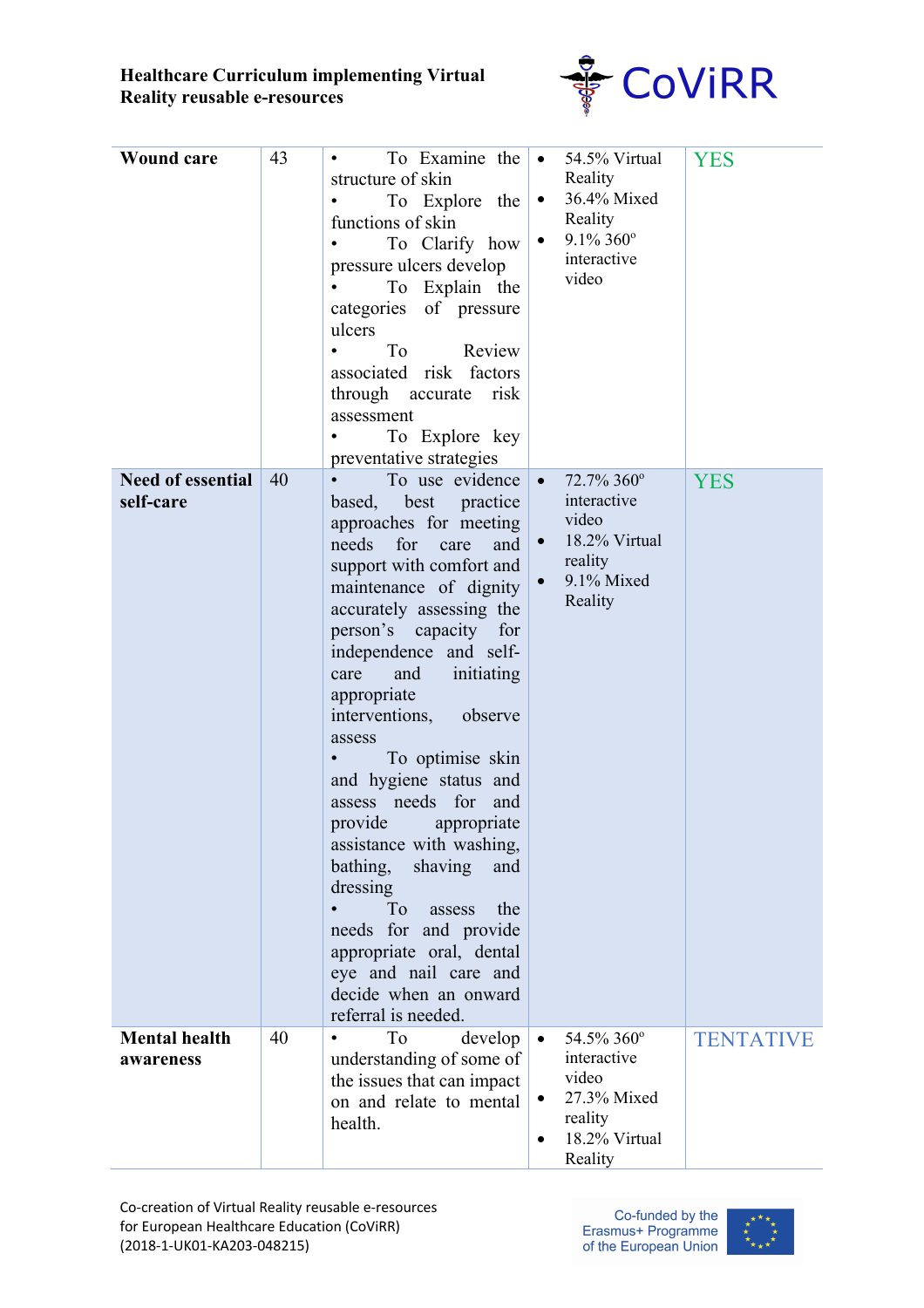

| A-E assessment                                       | 40 | To<br>better<br>$\bullet$<br>understand how to spot<br>indicators<br>of<br>some<br>mental health issues.<br>To promote early<br>intervention for mental<br>health concerns.<br>To<br>have<br>knowledge of the A-E<br>assessment process and<br>rational of its use.<br>To be<br>able<br>to                                                                                                                                                                                                                                                       | 54.5% 360°<br>interactive<br>video<br>27.3% Mixed<br>$\bullet$<br>Reality                                          | <b>TENTATIVE</b> |
|------------------------------------------------------|----|--------------------------------------------------------------------------------------------------------------------------------------------------------------------------------------------------------------------------------------------------------------------------------------------------------------------------------------------------------------------------------------------------------------------------------------------------------------------------------------------------------------------------------------------------|--------------------------------------------------------------------------------------------------------------------|------------------|
|                                                      |    | understand<br>the<br>implications<br>of<br>a<br>person's<br>age<br>and<br>development<br>1n<br>undertaking an accurate<br>assessment.<br>To<br>demonstrate<br>conduct<br>how<br>to<br>a<br>systematic<br>$A-E$<br>assessment<br>To be able to<br>demonstrate the ability to<br>correctly interpret vital<br>and<br>signs<br>the<br>early<br>warning<br>and<br>score<br>suggest<br>appropriate<br>actions.<br>To<br>demonstrate<br>the ability to use tools<br>such as NEWS/PEWS<br>when assessing and<br>communicating<br>about<br>your patient. | 18.2% Virtual<br>reality                                                                                           |                  |
| <b>Techniques of</b><br>alternative<br>communication | 40 | To identify the range<br>$\bullet$<br>of sensory impairments<br>that<br>may exist<br>in<br>communication<br>To identify the<br>$\bullet$<br>need for and manage a<br>alternative<br>of<br>range<br>communication<br>techniques.<br>To recognise the<br>need for, and facilitate<br>interpreter<br>access<br>to                                                                                                                                                                                                                                   | $\bullet$<br>54.5% 360°<br>interactive<br>video<br>27.3% Virtual<br>$\bullet$<br>Reality<br>18.2% Mixed<br>Reality | <b>TENTATIVE</b> |

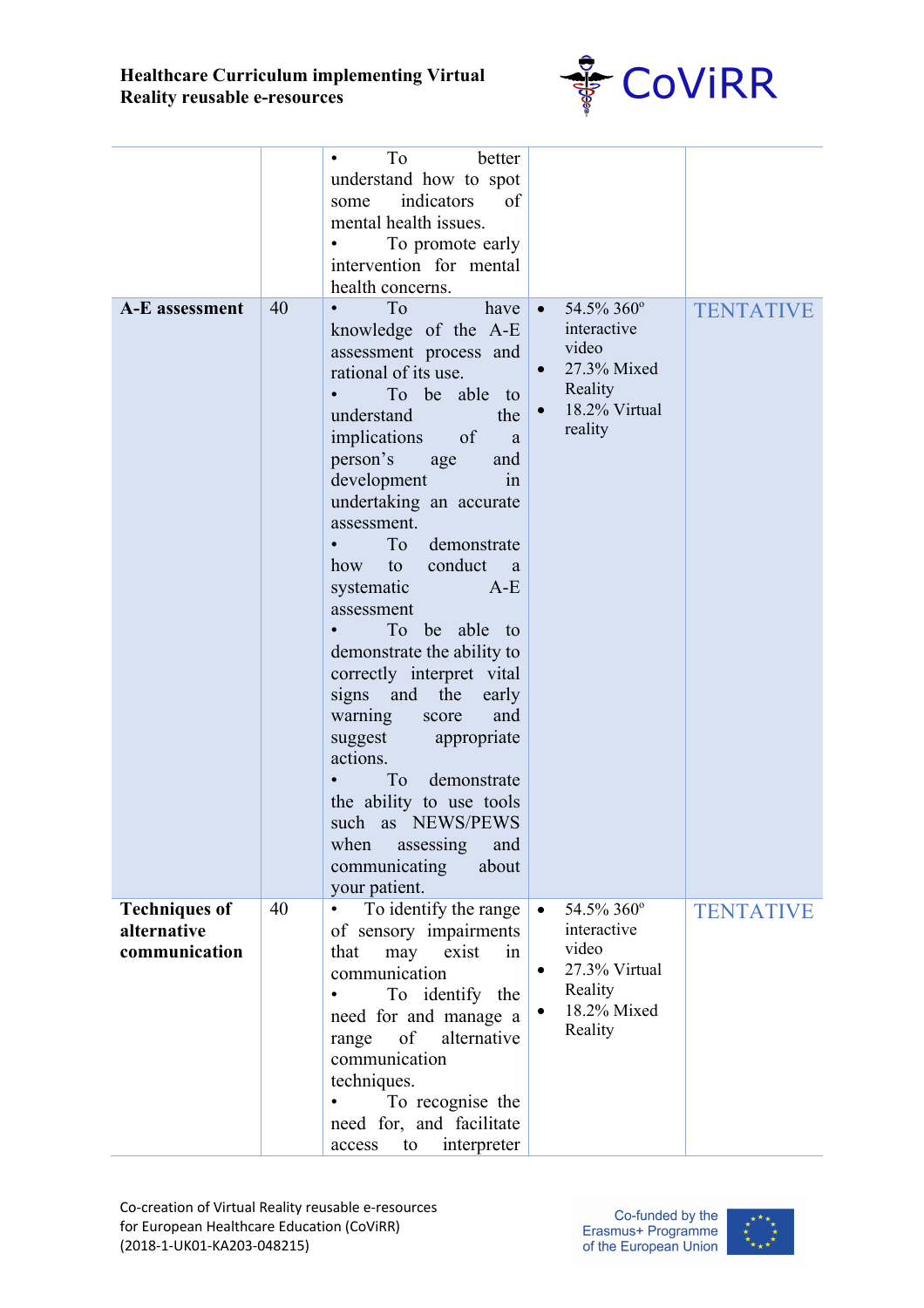

|                        |    | services and translated<br>material<br>To identify the<br>٠<br>need for and manage a<br>of<br>alternative<br>range<br>communication<br>techniques                                                                                                                                                                                                                                                                                                                                                            |                        |                                                                                          |           |
|------------------------|----|--------------------------------------------------------------------------------------------------------------------------------------------------------------------------------------------------------------------------------------------------------------------------------------------------------------------------------------------------------------------------------------------------------------------------------------------------------------------------------------------------------------|------------------------|------------------------------------------------------------------------------------------|-----------|
| <b>Continence care</b> | 36 | outline<br>the<br>of<br>different<br>types<br>incontinence,<br>assessments, treatments<br>and<br>management<br>solutions available<br>understand<br>the<br>needs of someone with<br>incontinence<br>and<br>the<br>impact the condition can<br>have on them<br>the<br>Support<br>individual<br>with<br>incontinence to manage<br>condition<br>their<br>and<br>and<br>maintain<br>support<br>their dignity and privacy.                                                                                        | $\bullet$              | 63.6% Virtual<br>Reality<br>18.2% 360°<br>interactive<br>video<br>18.2% Mixed<br>reality | <b>NO</b> |
| Harm free care         | 35 | Identify the four<br>$\bullet$<br>harms<br>and<br>common<br>discuss the importance of<br>reducing these<br>Demonstrate<br>٠<br>evidence<br>based<br>risk<br>tools<br>to<br>assessment<br>determine the need for<br>support and mange the<br>risk of falls, pressure<br>ulcer development, VTE<br>incidence<br>and<br><b>UTI</b><br>development.<br>Practice<br>interventions to gain an<br>insight to the individuals<br>perspective<br>through<br>simulation<br>of<br>the<br>$\overline{4}$<br>common harms | $\bullet$<br>$\bullet$ | 45.5% Virtual<br>Reality<br>27.3% Mixed<br>Reality<br>27.3% 360°<br>interactive<br>video | <b>NO</b> |

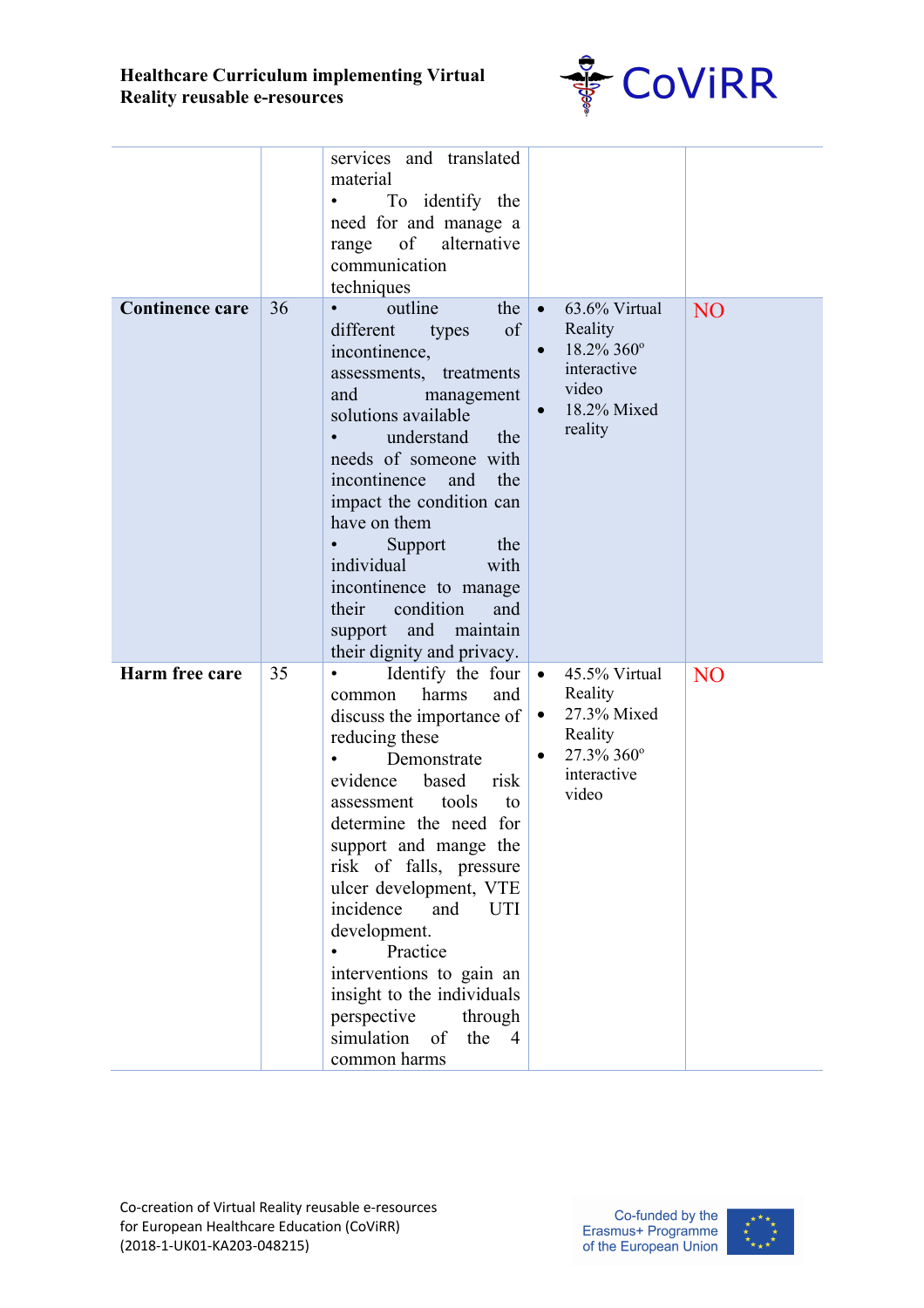

# Healthcare curriculum plan implementing virtual reality reusable e-

#### resources.

After the evaluation process, the following LOs were selected due to their respective scores.

| <b>Surgical</b><br>wound<br>stitching               | Perform<br>i.<br>wound<br>sterilization and bandaging<br>in<br>order to avoid infections<br>Perform<br>stitches<br>$\overline{11}$ .<br>to<br>a.<br>wound without hurting the patient,<br>damaging the area as little as<br>possible in order to avoid future<br>scars<br>Perform<br>$\overline{111}$ .<br>post-traumatic<br>monitoring of the wound, evaluate<br>its course and take any necessary<br>actions towards a quick healing                                              | 54.5% 360° interactive<br>$\bullet$<br>video<br>36.4% Mixed Reality<br>9.1% Virtual Reality<br>$\bullet$                          |
|-----------------------------------------------------|-------------------------------------------------------------------------------------------------------------------------------------------------------------------------------------------------------------------------------------------------------------------------------------------------------------------------------------------------------------------------------------------------------------------------------------------------------------------------------------|-----------------------------------------------------------------------------------------------------------------------------------|
| X-ray reading                                       | Evaluate an x ray scan and<br>i.<br>identify potential structures on the<br>ribs<br>ii.<br>Successfully<br>identify<br>irregularities in the heart size and<br>shape,<br>pneumonic<br><b>or</b><br>any<br>abnormalities through an x ray<br>iii.<br>Inform the patients with<br>accuracy and comprehension<br>regarding any irregularities found<br>on an x ray<br>iv.<br>Estimate<br>the<br>need<br>for<br>further examination when<br>the<br>results of an x ray are inconclusive | 100% Mixed Reality<br>$\bullet$                                                                                                   |
| <b>ECG</b> reading                                  | $\mathbf{i}$ .<br>Evaluate<br>given<br>any<br>identify<br>electrocardiogram<br>and<br>abnormalities regarding it<br>ii.<br>Identify<br>certain<br>heart<br>based<br>syndromes<br>the<br>on<br>electrocardiogram                                                                                                                                                                                                                                                                     | 72.7% Mixed Reality<br>$\bullet$<br>18.2% Virtual Reality<br>$\bullet$<br>$9.1\%$ 360 $\degree$ interactive<br>$\bullet$<br>video |
| <b>ECG</b> acquisition<br>(electrodes<br>placement) | Successfully place the electrodes<br>in the correct places on the human<br>body in order to achieve a high-<br>artefact-free<br>quality,<br>electrocardiogram                                                                                                                                                                                                                                                                                                                       | 81.8% Mixed Reality<br>$\bullet$<br>9.1% Virtual Reality<br>$\bullet$<br>9.1% 360° interactive<br>$\bullet$<br>video              |

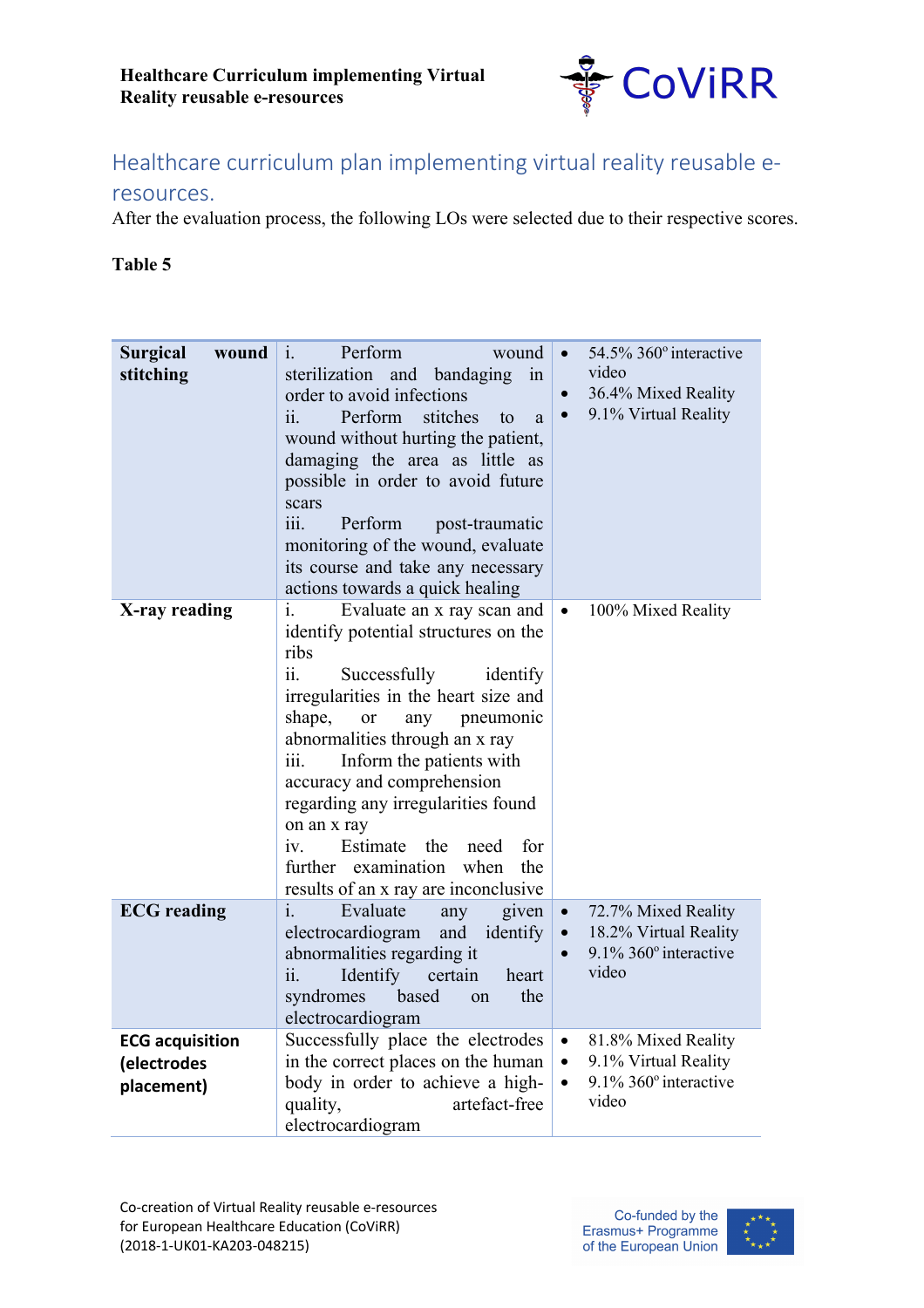

| <b>Surgical excision</b><br>of a skin lesion    | Recognise several dermal<br>$\mathbf{I}$ .<br>lesions<br>II.<br>about<br>Learn<br>and<br>use<br>specific surgical instruments<br>III. Understand the philosophy<br>of lesions excision                                                                                                                                                                                              | 36.4% 360° interactive<br>$\bullet$<br>video<br>36.4% Mixed Reality<br>$\bullet$<br>27.3% Virtual reality<br>$\bullet$  |
|-------------------------------------------------|-------------------------------------------------------------------------------------------------------------------------------------------------------------------------------------------------------------------------------------------------------------------------------------------------------------------------------------------------------------------------------------|-------------------------------------------------------------------------------------------------------------------------|
| <b>Models of</b><br>communication in<br>nursing | To<br>understand<br>the<br>importance of communication on<br>nursing<br>To introduce some models<br>of communication<br>To<br>emphasise<br>the<br>of the<br>effective<br>importance<br>communication on achieving and<br>maintaining registration<br>with<br><b>NMC</b>                                                                                                             | 54.5% 360° interactive<br>$\bullet$<br>video<br>36.4% Virtual Reality<br>٠<br>9.1% Mixed Reality<br>$\bullet$           |
| <b>Intraosseous</b><br>puncture                 | Recognise<br>Ι.<br>and<br>use<br>anatomical landmarks<br>(basilic,<br>cephalic vein, radial,<br>femoral<br>arteries, tibia, umbilical arteries<br>and vein)<br>II.<br>Understand the difference<br>between vein and arterial puncture                                                                                                                                               | 54.5% 360° interactive<br>$\bullet$<br>video<br>36.4% Mixed Reality<br>$\bullet$<br>9.1% Virtual Reality<br>$\bullet$   |
| <b>Wound care</b>                               | To Examine the structure<br>$\bullet$<br>of skin<br>To Explore the functions of<br>٠<br>skin<br>To Clarify how pressure<br>ulcers develop<br>To Explain the categories<br>of pressure ulcers<br>To Review associated risk<br>factors<br>through<br>accurate<br>risk<br>assessment<br>To<br>Explore<br>key<br>preventative strategies                                                | 54.5% Virtual Reality<br>$\bullet$<br>36.4% Mixed Reality<br>٠<br>$9.1\%$ 360 $\circ$ interactive<br>$\bullet$<br>video |
| <b>Need of essential</b><br>self-care           | To use evidence based,<br>practice<br>approaches<br>for<br>best<br>meeting needs for care and support<br>with comfort and maintenance of<br>dignity accurately assessing the<br>person's<br>for<br>capacity<br>independence and self-care and<br>initiating<br>appropriate<br>interventions, observe assess<br>optimise<br>skin<br>To<br>and<br>hygiene status and assess needs for | $72.7\%$ 360 $\degree$ interactive<br>$\bullet$<br>video<br>18.2% Virtual reality<br>9.1% Mixed Reality                 |

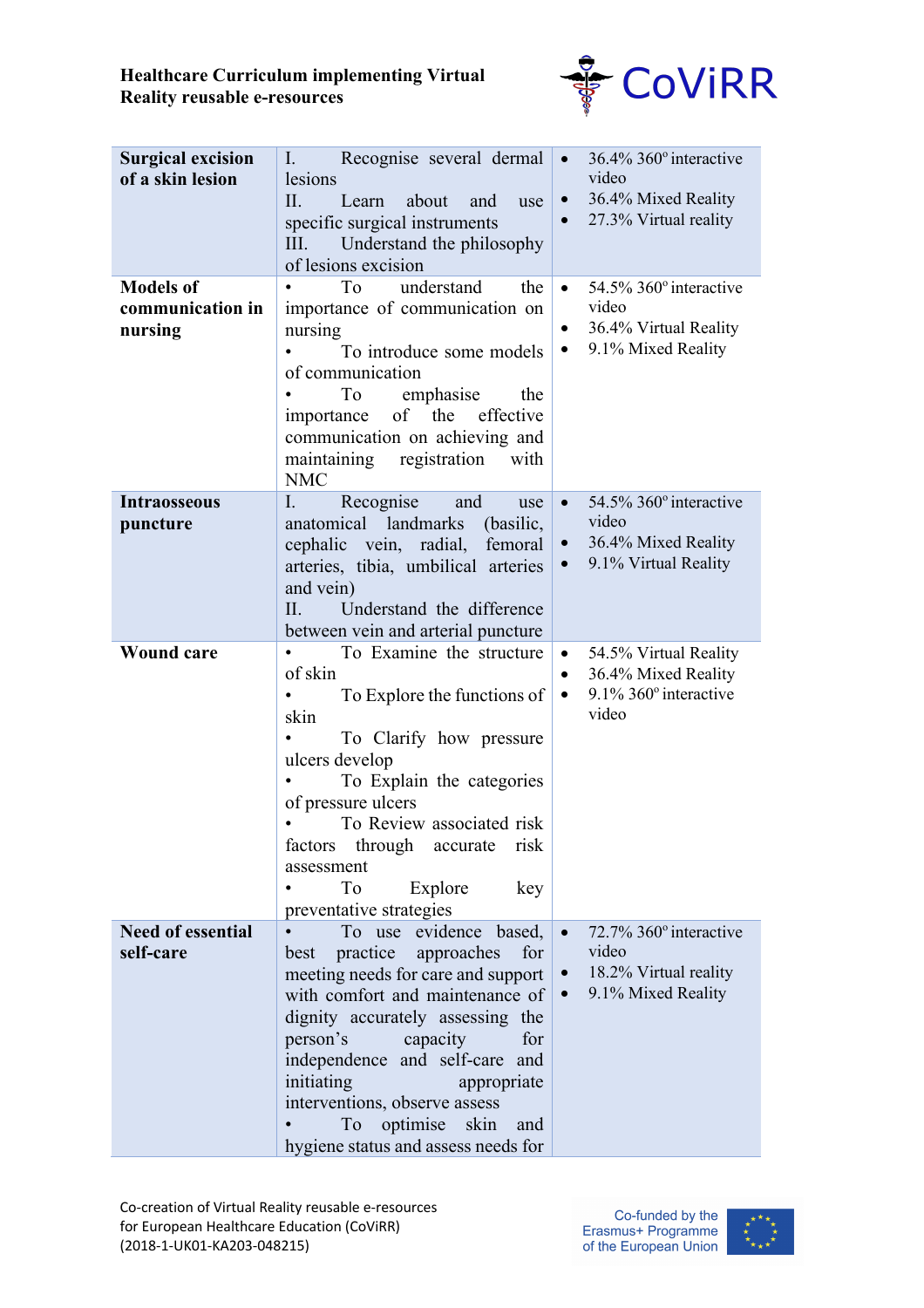

|                                                      | and provide appropriate assistance<br>with washing, bathing, shaving<br>and dressing                                                                                                                                                                                                                                                                                                                                                                                                                                                                                                      |                                                                                                                |
|------------------------------------------------------|-------------------------------------------------------------------------------------------------------------------------------------------------------------------------------------------------------------------------------------------------------------------------------------------------------------------------------------------------------------------------------------------------------------------------------------------------------------------------------------------------------------------------------------------------------------------------------------------|----------------------------------------------------------------------------------------------------------------|
|                                                      | To assess the needs for and<br>provide appropriate oral, dental<br>eye and nail care and decide when<br>an onward referral is needed.                                                                                                                                                                                                                                                                                                                                                                                                                                                     |                                                                                                                |
| <b>Mental health</b><br>awareness                    | To develop understanding<br>of some of the issues that can<br>impact on and relate to mental<br>health.<br>To better understand how<br>to spot some indicators of mental<br>health issues.<br>To<br>promote<br>early<br>intervention for mental health<br>concerns.                                                                                                                                                                                                                                                                                                                       | 54.5% 360° interactive<br>$\bullet$<br>video<br>27.3% Mixed reality<br>$\bullet$<br>18.2% Virtual Reality<br>٠ |
| A-E assessment                                       | To have knowledge of the<br>$A-E$<br>assessment process<br>and<br>rational of its use.<br>To be able to understand<br>the implications of a person's age<br>and development in undertaking an<br>accurate assessment.<br>To demonstrate how to<br>conduct<br>systematic A-E<br>a a<br>assessment<br>To be able to demonstrate<br>the ability to correctly interpret<br>vital signs and the early warning<br>and suggest appropriate<br>score<br>actions.<br>To demonstrate the ability<br>to use tools such as NEWS/PEWS<br>when<br>assessing<br>and<br>communicating about your patient. | 54.5% 360° interactive<br>$\bullet$<br>video<br>27.3% Mixed Reality<br>18.2% Virtual reality<br>$\bullet$      |
| <b>Techniques of</b><br>alternative<br>communication | To identify the range of<br>٠<br>sensory impairments that may<br>exist in communication<br>To identify the need for<br>and manage a range of alternative<br>communication techniques.<br>To recognise the need for,<br>and facilitate access to interpreter<br>services and translated material                                                                                                                                                                                                                                                                                           | 54.5% 360° interactive<br>$\bullet$<br>video<br>27.3% Virtual Reality<br>18.2% Mixed Reality<br>٠              |

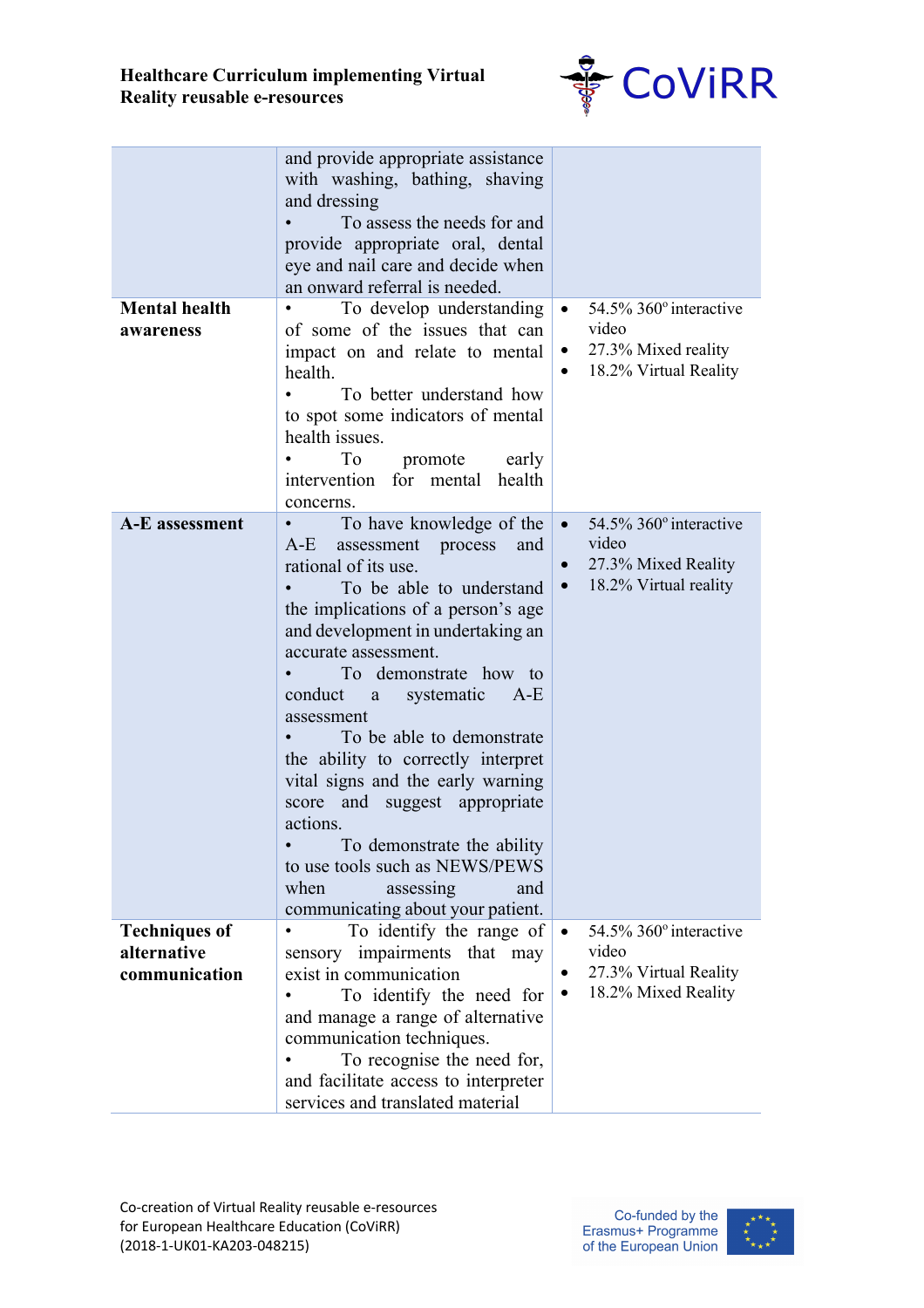

| To identify the need for          |
|-----------------------------------|
| and manage a range of alternative |
| communication techniques          |

Based on them an integrative curriculum for them previous results, a common clinical skills curriculum was devised and is presented below.

#### Aim

Completion of the 12 modules through VR/AR/MR will enable the participants to acquire useful knowledge in clinical skills necessary for their future careers. They will offer them an interactive, multimodal experience which will assist them in experiencing real-life scenarios through their training.

The modules will equip participants with skills gained through practice that otherwise they would acquire much later in their life. Furthermore, this experience will inspire the adoption of such methodologies in other health institutes.

#### Learning Objectives

The learning outcomes extracted from the selected clinical skills presented above can be further broken down in Learning objectives as follows:

#### **Knowledge and understanding Skills**

- Recognise several dermal lesions
- To understand the importance of communication on nursing
- To develop understanding of some of the issues that can impact on and relate to mental health.
- To be able to understand the implications of a person's age and development in undertaking an accurate assessment.
- Successfully identify irregularities in the heart size and shape, or any pneumonic abnormalities through an x ray
- Evaluate any given electrocardiogram and identify the most common abnormalities regarding it
- Recognise and use anatomical landmarks (basilic, cephalic vein, radial, femoral arteries, tibia, umbilical arteries and vein)
- Evaluate an x ray scan and identify potential structures on the ribs
- Understand the philosophy of lesions excision
- To introduce some models of communication
- To Review associated risk factors through accurate risk assessment
- To Explore key preventative strategies
- To better understand how to spot some indicators of mental health issues.
- To promote early intervention for mental health concerns.
- To have knowledge of the A-E assessment process and rational of its use.
- To Explain the categories of pressure ulcers